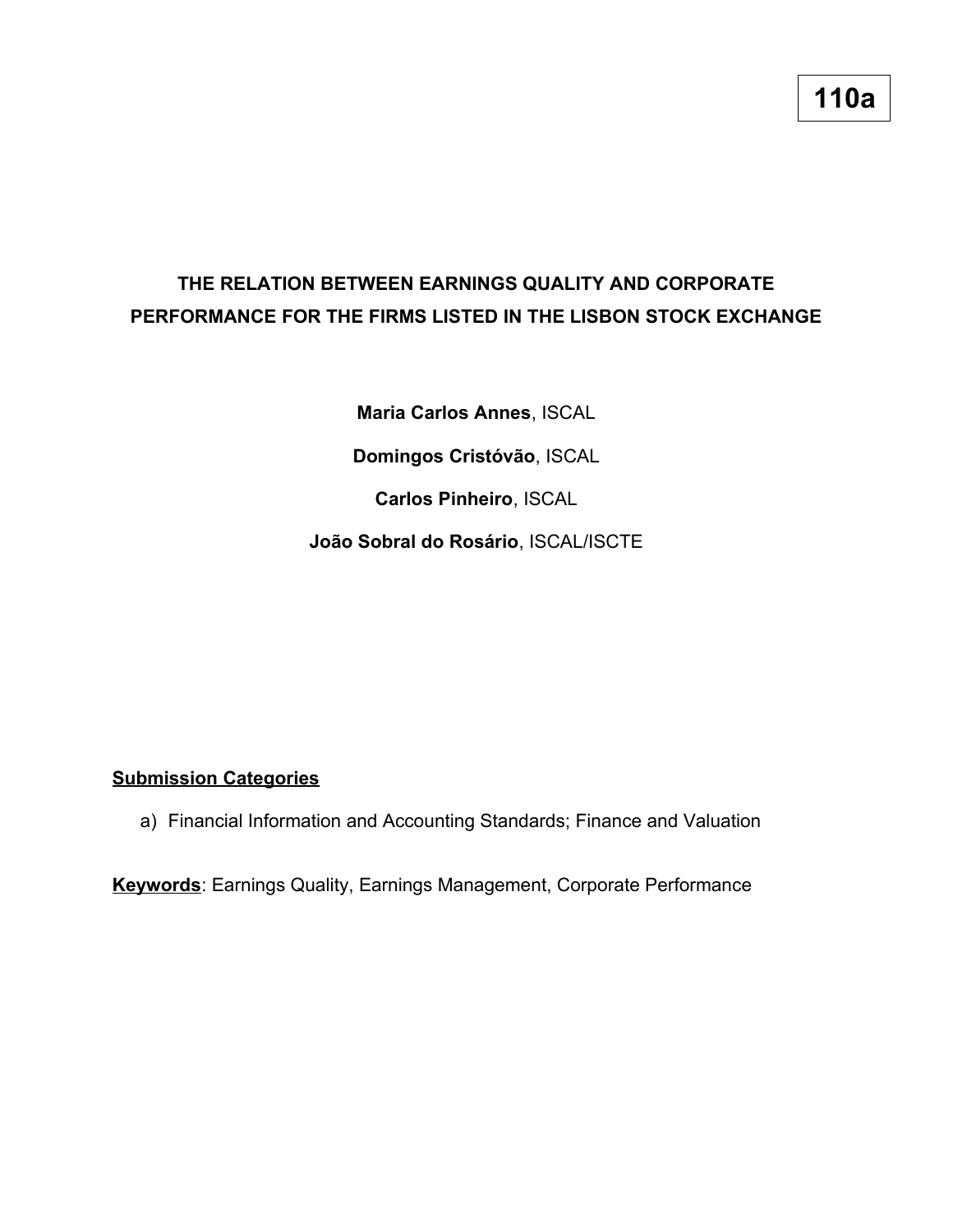# **THE RELATION BETWEEN EARNINGS QUALITY AND CORPORATE PERFORMANCE FOR THE FIRMS LISTED IN THE LISBON STOCK EXCHANGE**

#### **Abstract**

We use a sample of 46 non-financial firms, listed in the Lisbon Stock Exchange between 1987 and 2016, to examine the relation between the valuation of the firms and Earnings attributes which reflect information quality. We test whether firms that present higher levels of information quality as measured by most favorable values for these attributes have greater valuation.

We follow the approach used by Francis et al (2004) and define seven earnings attributes associated with information quality: Accrual Quality, Persistence, Predictability, Smoothness, Timeliness, Conservatism and Value Relevance. We test these measures against market valuation using Tobin's Q measure and control the results for innate firm characteristics (firm size, capital structure, capital intensity, growth opportunities, insider ownership of shares and holding structures), as well as industry and year fixed effects. We check the robustness of our results to alternative measures of corporate performance and an alternative way of measuring earning attributes.

The main results are that from the earning attribute measures used only persistence is statistically associated with greater firm valuation. The market based measures are not statistically significant and the measures for Smoothness and Predictability have a statistically significant negative impact on firm valuation. As better outcomes for these earnings attributes can be explained by earnings manipulation, we interpret the negative relation under this light. The Accrual Quality attribute is also found to have a statistically negative impact as well.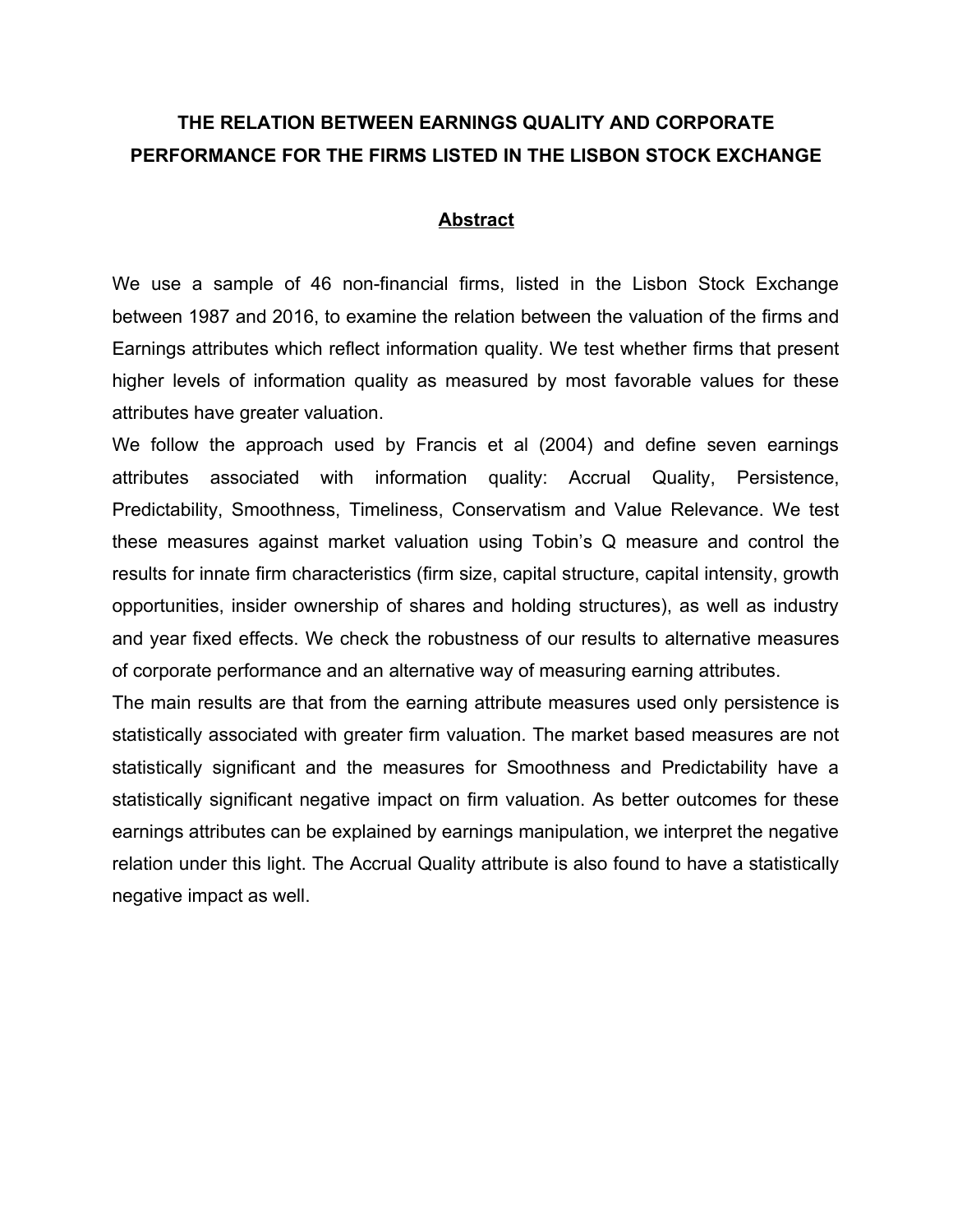# **1) Introduction**

The concept of earnings quality is based on two aspects and usefulness for investors. On the one hand, earnings are of high quality if they are able to reflect the firm's economic reality, as stated by Dechow and Schrand (2004). This means that if reported earnings are able to report in an accurate and unbiased manner the operating and financial position of the firm. On the other hand, as Richardson et al (2005) states, if earnings are able to persist and sustain itself into next period, this set of earnings is of high quality as well.

Dechow et al (2010) define higher quality earnings as earnings that provide more information about the features of a firm's financial and operating performance, that are relevant to a decision made by a specific decision maker. In the literature this as meant the following features

- Show persistence, such that they become a good predictor for sustainable long term earnings (Penman and Zhang, 2002; Dechow and Schrand, 2004 and Melumad and Nissim, 2009)
- Show smooth changes over time (Francis et al, 2004; Dechow and Schrand, 2004)
- Are a good predictor of future earnings (Schipper and Vincent, 2003)
- Do not require the use of extraordinary or other non-recurring items (Dechow and Schrand, 2004; McVay, 2006)
- Are determined conservatively, both in the choice of accounting rules and in its application (Watts, 2003a, 2003b)
- Are consistent with the nature of past, current and future Operating Cash Flows (Sloan, 1996; Dechow and Dichev, 2002)
- The dependence on the use of accruals is limited (Dechow et al, 1995; Kothari et al, 2005)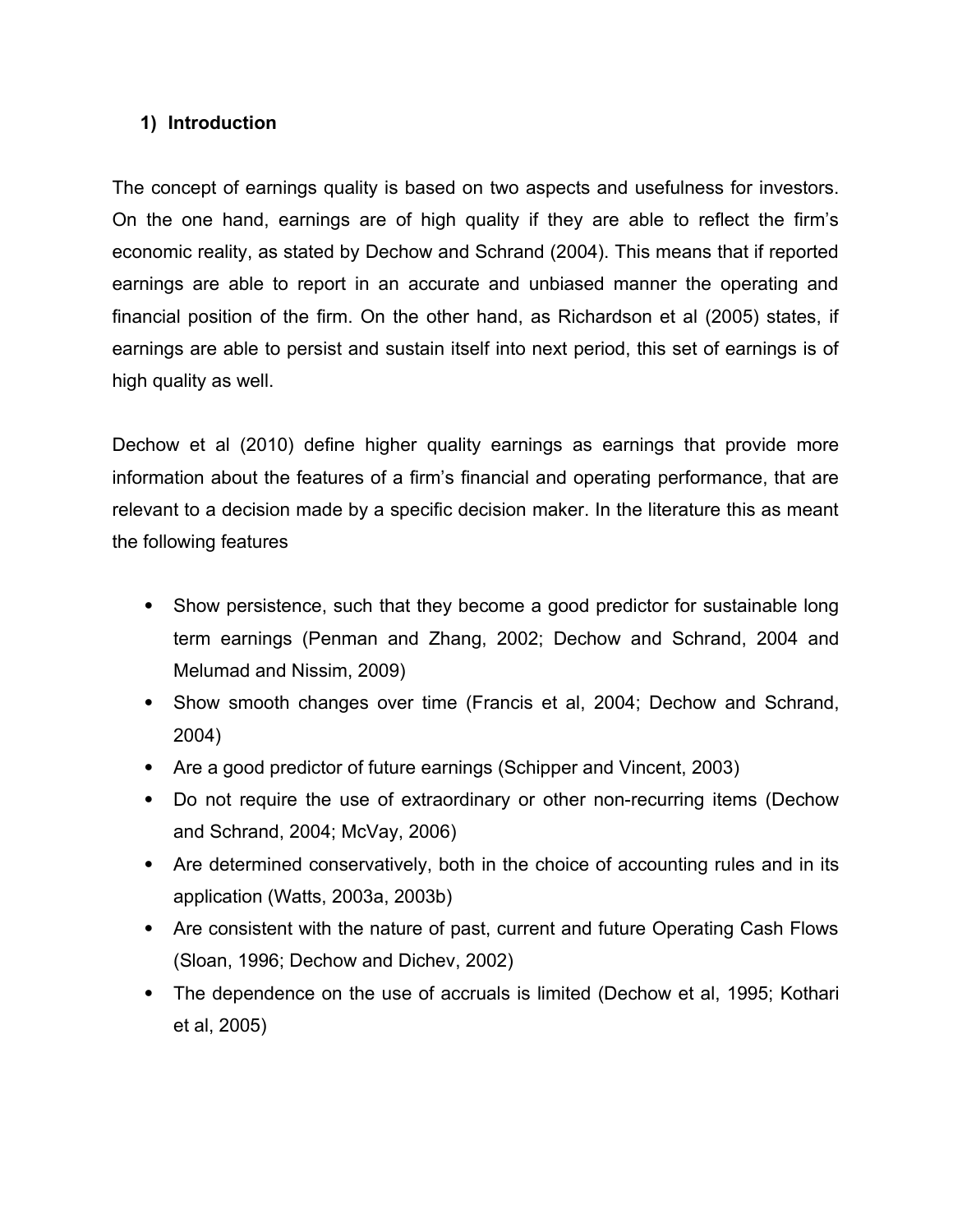The impact of higher quality earnings can be seen on many levels: in the ability to correctly allocate capital and mitigating information risk, lowering the cost of capital of the firm. Moreover, as Bushman and Smith (2001) say, accounting information is important in order to allow the identification of investment opportunities, be useful as an instrument of internal control and to mitigate the asymmetries of information between managers and investors.

In light of these aspects, Dichev et al (2013) in a survey of 169 CFO's showed that the most relevant features of reported earnings are:

- Sustainability, Consistency, should reflect long term trends
- Free from the impact of extraordinary items and other adjustments
- Are an accurate picture of the firm's economic and financial reality

In addition to this, theoretical models, such as Easley and O'Hara (2004) and Leuz and Verrechia (2004) show that information risk is a non-diversifiable risk category. In fact, as Francis et al (2004) show, higher quality earnings contribute to a reduction of the cost of capital and Bhattacharya et al (2003) show that an increase in earnings opacity leads to an increase in the cost of capital. With respect to firm valuation Bitner and Dolan (1996) show that particular features of earnings (as smoothness) is associated with higher valuation (as measured by Tobin's Q).

In this paper we try to explore this relationship between earnings quality and firm valuation for publicly listed firms in the Portuguese Stock Exchange. For that purpose we use a sample of 46 listed firms, between the years of 1987 and 2016 and use the earnings quality features suggested by Francis et al (2004) in order to determine their impact in firm valuation, as measured by Tobin's Q. In this process we control with firmlevel characteristics and for industry and time fixed effects. The majority of the studies are conducted looking at firms using US data or for a cross section of countries, and we would like to test these results for a country with a smaller and less relatively less liquid capital market.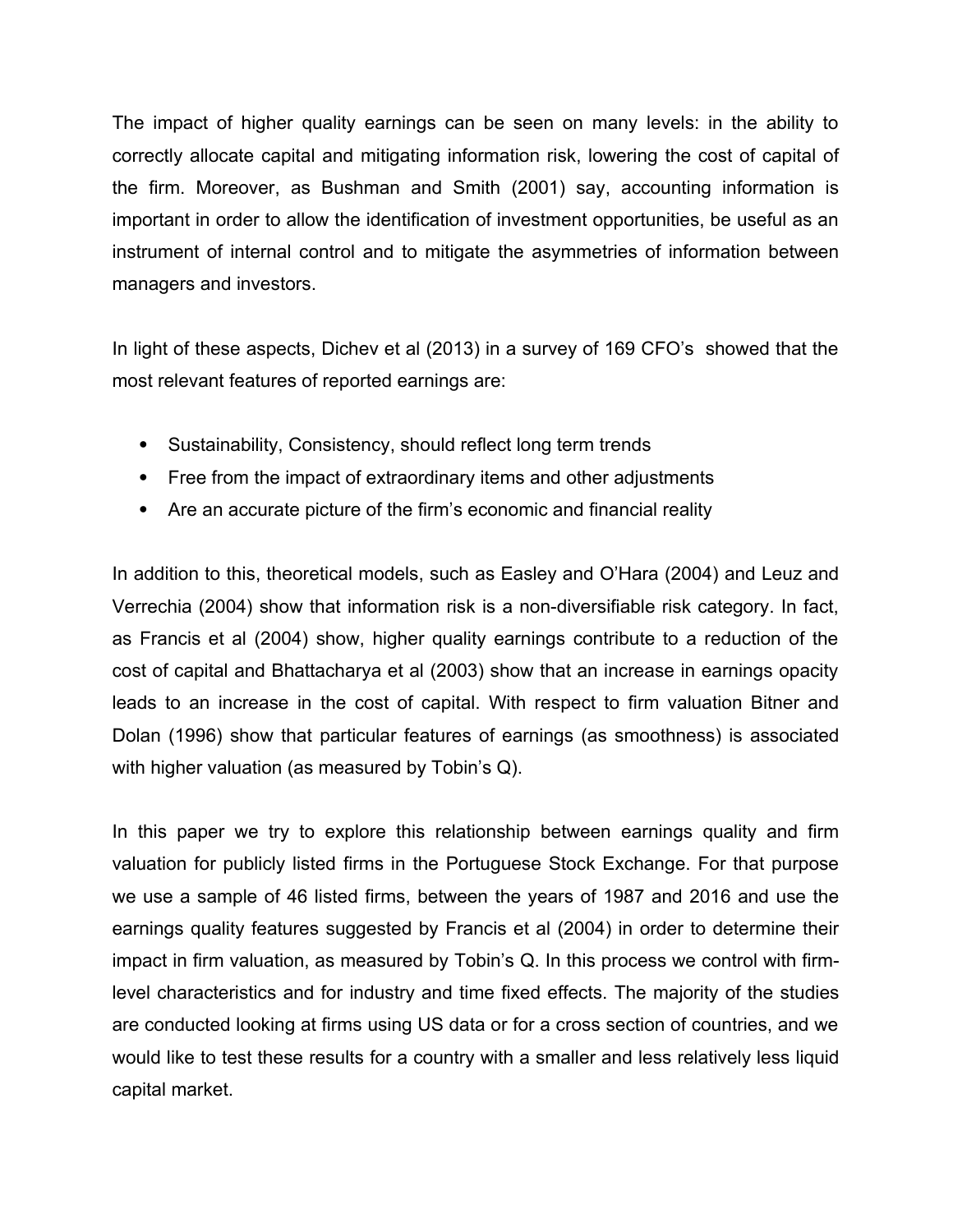The remainder of the paper is organized as follows. Section 2 presents the firm valuation, earnings quality and firm characteristics variables used in this paper. Section 4 presents the data and descriptive statistics of the variables described in Section 2. Section 4 describes the hypothesis being tested; the regression models and discusses the empirical results. Sections 5 and 6 provide robustness and additional results. Section 7 concludes.

#### **2) Methodology**

#### **2.1) The measure of firm valuation**

We use Tobin's Q as our measure of firm valuation. This measures market valuation premiums over the replacement value of assets. In that way we calculate this measure as the ratio of market value of assets to their replacement value.

$$
Q_{j,t} = \frac{BVA_{j,t} + MVE_{j,t} - BVE_{j,t}}{BVA_{j,t}}
$$

where BVA is the book value of assets, BVE is the book value of equity and MVE is the market value of assers.

#### **2.2) The measures of earnings quality**

Across the literature there have been many dimensions by which earnings quality are measured. We decided to use seven the measures proposed by Francis et al (2004). The measures they use are accruals quality, persistence, predictability, smoothness, value relevance, timeliness and conservatism.

These measures can be further categorized into two groups. The first four measures considered are called accounting-based measures as they only use accounting data to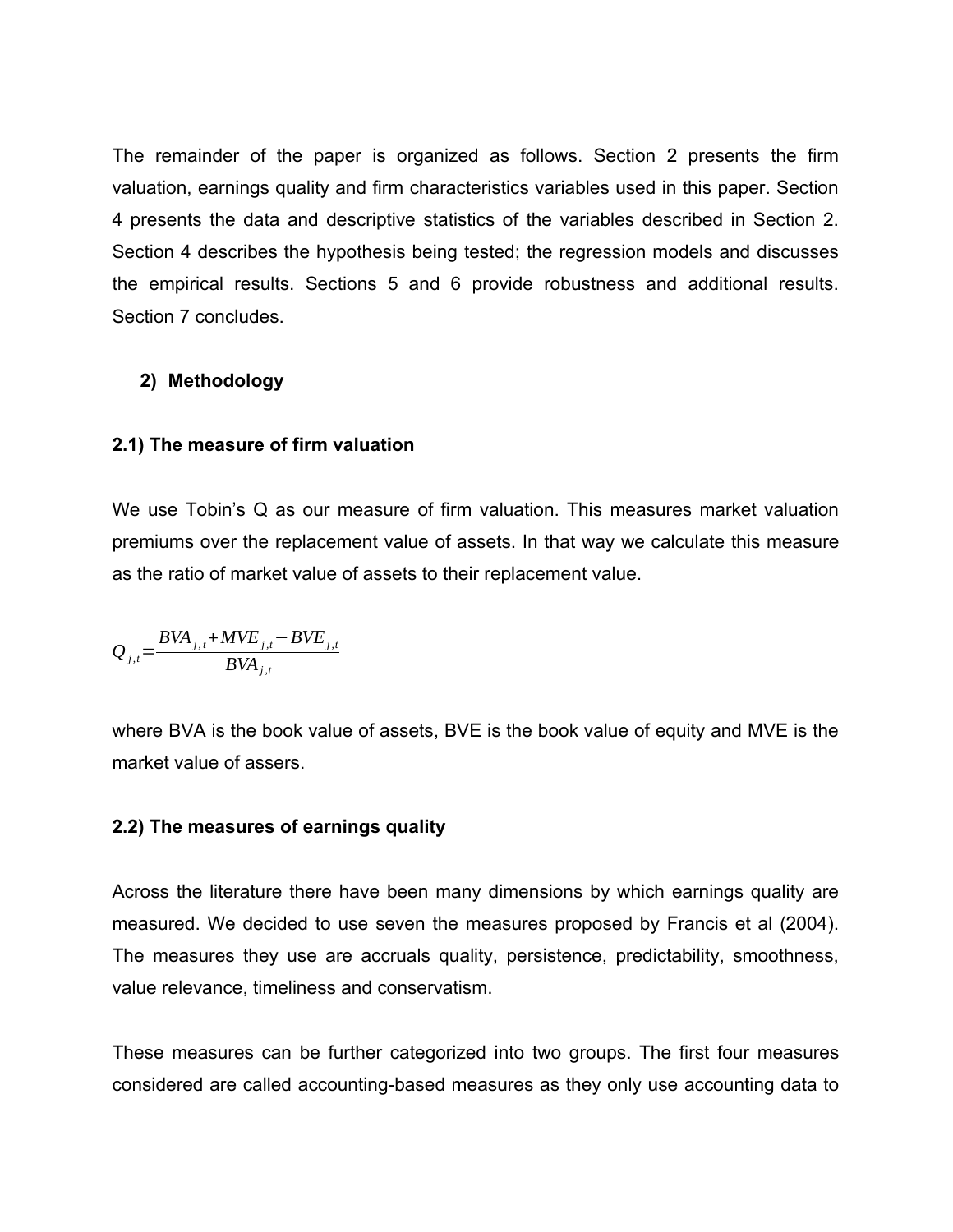be constructed. These measures assume that the role of earnings is to correctly allocate operating cash flows using accruals. In that way, the uncertainty of earnings can interpreted as a signal about earnings are proxies for the uncertainty investors have about the payoff.

On the other hand, the last three measures are called market-based, which use both accounting and market data for its determination. These measures try to capture the investors perception of earnings uncertainty as expressed in market returns.

# **i) Accrual Quality**

The measure of accrual quality used is measure proposed originally by Dechow and Dichev (2002), which propose that earnings that map more closely into cash flows are more desirable. For this reason, we regress total current accruals (scaled by total assets at the beginning of the year) on past, current and future operating cash flows (also scaled by total assets at the beginning of the period relative to the total current accruals).

 $TCA_{j,t}$  $\frac{1}{\text{csc }t}$  *j*,*t*−1</sub> =  $\alpha_0$  +  $\alpha_1$  $CFO_{j, t-1}$  $\frac{\sum_{j,t=1}^{T} \alpha_j}{\text{Asset}_{j,t-1}}$ +  $\alpha_2$  $CFO_{j,t}$  $\frac{C_1 + C_{j,t}}{A \text{sset}_{j,t-1}} + \alpha_3$  $CFO_{j,t+1}$  $\frac{X}{s}$ **Asset**<sub>*j*, *t*−1</sub>

The accrual quality metric is the standard deviation of firm j's estimated residuals. A large (small) value of this measure corresponds to a poor (good) accrual quality

#### **ii) Persistence**

This measure tries to capture earnings sustainability, which investors view as desirable. We measure persistence by regressing current earnings (measure as net income before extraordinary items, scaled by total assets in the beginning of the year) on current earnings of the previous period.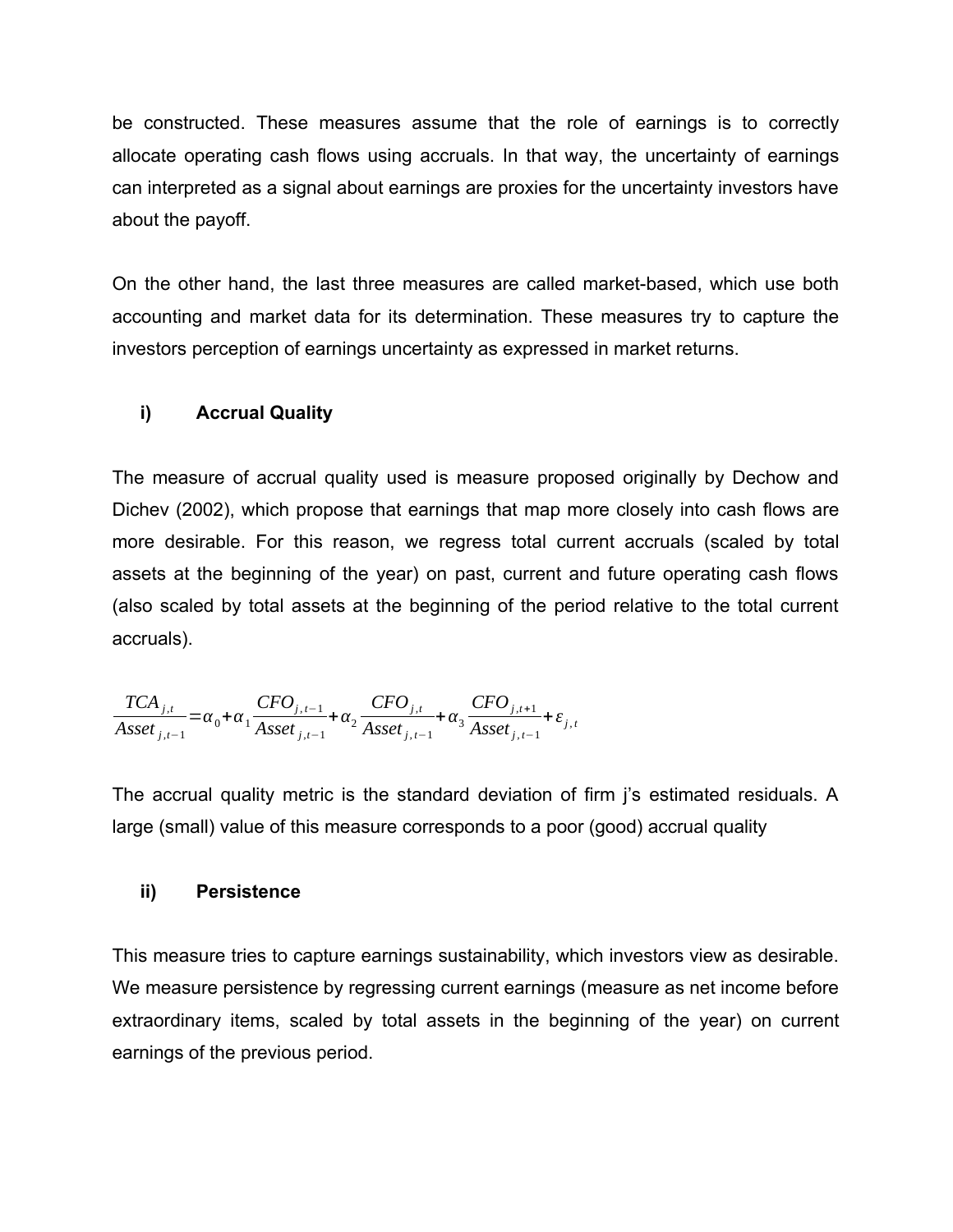$$
\frac{NIBE_{j,t}}{\:_{j,t-1}} = \beta_0 + \beta_1 \frac{NIBE_{j,t-1}}{Asset_{j,t-1}} + \vartheta_{j,t}
$$

The persistence measure is the slope coefficient  $\beta_1$  of this regression. A higher (lower) value of this measure corresponds to more (less) sustainable, and therefore represents higher (lower) quality earnings.

# **iii) Predictability**

This measure tries to capture the ability of earnings to predict itself in the future. This measure is a desirable feature of earnings from the point of view of investors.

This feature is measured using the same equation used to measure persistence, but using the square root of the error variance. Higher (lower) values for this measure show a lower (better) ability of current earnings to predict future values and therefore represent lower (higher) quality earnings.

## **iv) Smoothness**

As earnings variability is generally seen as undesirable, and therefore more smooth earnings are more useful. Moreover, managers may, by use of accruals, smooth out transitional variability and report to investors a more representative sequence of earnings. Leuz et al (2003) propose as a measure for smoothness the ratio of variability of earnings to the variability of operating cash flows

$$
\sigma \left( \frac{\text{NIBE}_{j,t}}{\text{Assets}_{j,t-1}} \right)
$$

$$
\sigma \left( \frac{\text{CFO}_{j,t}}{\text{Assets}_{j,t-1}} \right)
$$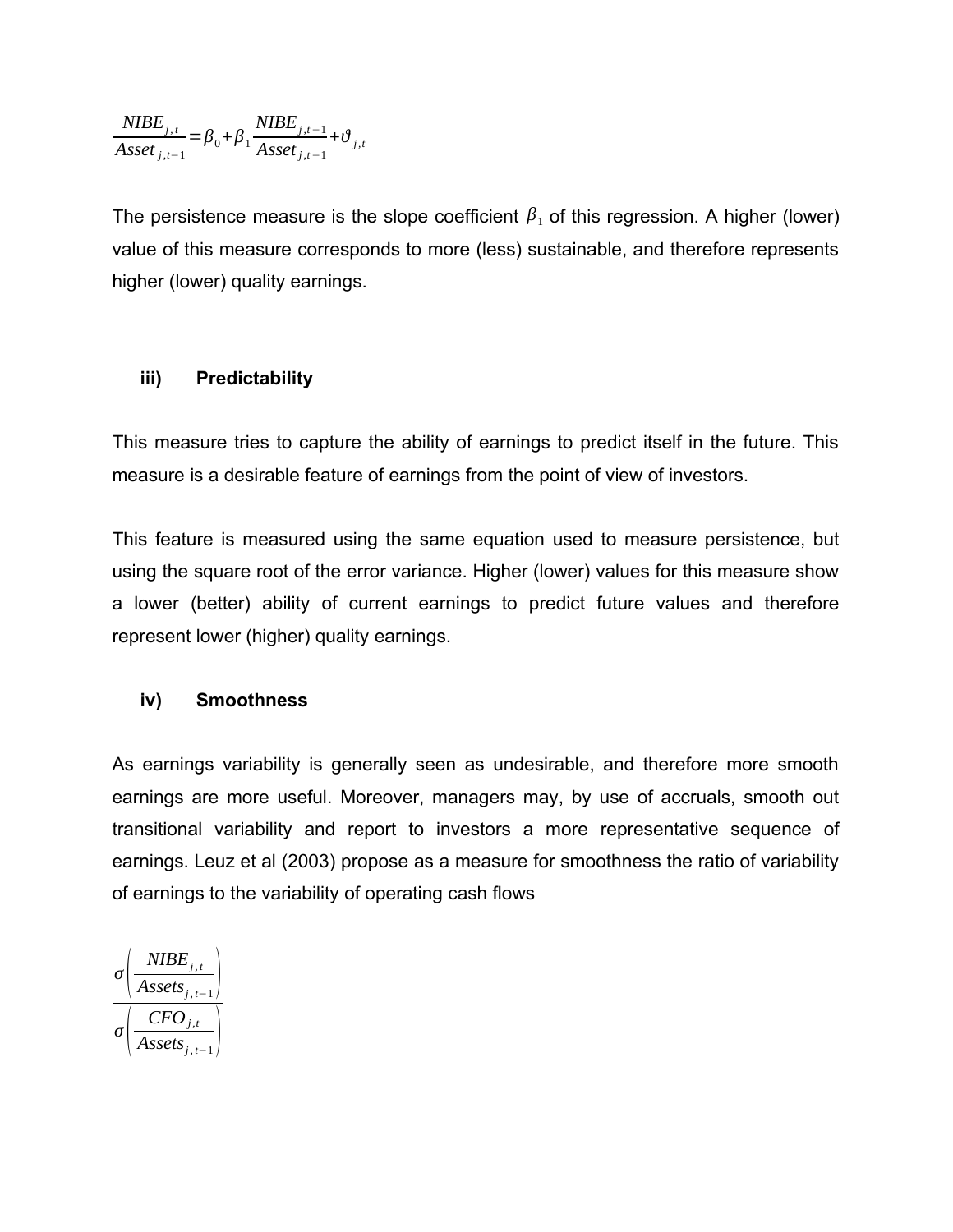Higher (lower) values for this measure reveal a greater (smaller) variability of earnings relative to cash flows and, therefore, lower (higher) quality earnings.

#### **v) Value Relevance**

Earnings will be more useful for investors if they are better able to explain the observed variation in returns. We use the measure proposed by Francis and Schipper (1999), that regress returns (measured as firm j's 15 month return ending 3 months after the end of the period) on current earnings (scaled by total assets at the beginning of the year) and the current variation of earnings (also scaled by total assets)

$$
RET_{j,t} = \gamma_0 + \gamma_1 \frac{NIBE_{j,t}}{Assets_{j,t-1}} + \gamma_2 \frac{\Delta NIBE_{j,t}}{Assets_{j,t-1}} + \mu_{j,t}
$$

This feature is measured using the coefficient of determination of this regression. Higher (lower) values of R-squared mean a greater (smaller) ability of earnings and earnings variation to explain current rates of return and, therefore, are associated with higher (lower) quality earnings.

## **vi) Timeliness**

This measure of earnings quality tries to measure the ability of earnings to account in timely fashion, for changes in economic value, as measured as changes in market value of equity, which is a desirable feature of earnings. In that sense, we regress earnings on returns in this particular specification:

$$
\frac{NIBE_{j,t}}{Assets_{j,t-1}} = \varphi_0 + \varphi_1 \neg \dot{\zeta}_{j,t} + \varphi_2 RET_{j,t} + \varphi_3 \neg \dot{\zeta}_{j,t} \cdot RET_{j,t} + \eta_{j,t} \dot{\zeta}
$$

In this regression NEG corresponds to a dummy variable with value 1 if the firm presents negative returns and zero otherwise.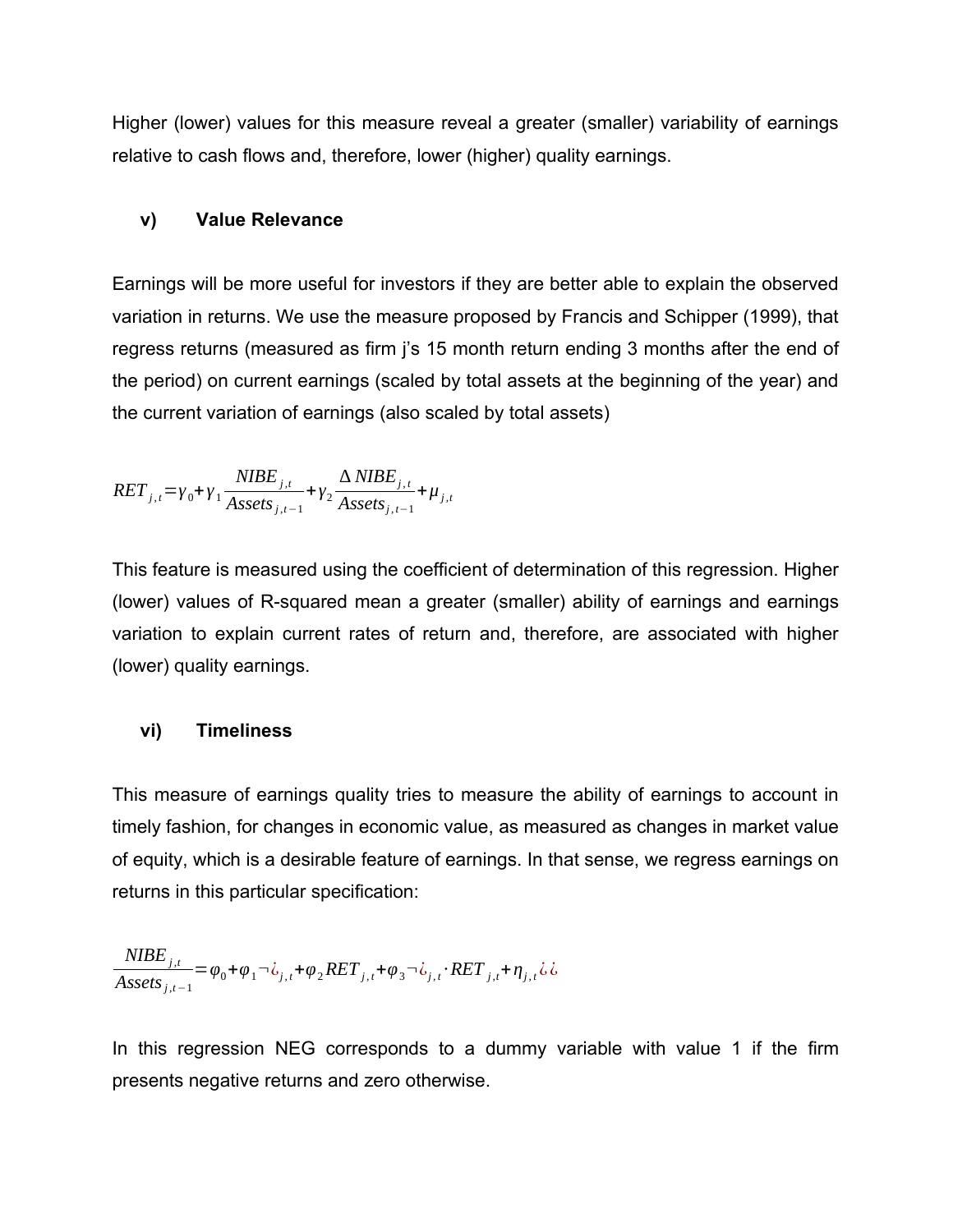The timeliness measure is captured by the explanatory power of this regression, as measured by the determination coefficient. Therefore, higher (lower) values of Rsquared are associated with higher (lower) quality earnings

#### **vii) Conservatism**

This earnings measure tries to capture the differential way in which economic gains and economic losses are incorporated into earnings. A desirable attribute of earnings, called conservatism, is to equally reveal positive and negative information, and not to hide the latter.

Using economic gains as positive returns and economic losses as negative returns, and the regression used to measure timeliness, Basu (1987) measure conservatism as the ratio of the slope coefficient of negative returns ( $\varphi_2 + \varphi_3$ ) with the slope coefficient of positive returns (*φ*<sub>2</sub>).

Higher (smaller) values for this measure reveals more (less) conservatism in earnings reporting and, therefore, higher (lower) quality earnings.

## **2.2.1) Limitations of Earnings Quality Measures**

Some criticism and concerns over the usefulness of the measures we presented have been presented in the past. For example, regarding the accruals quality measure derived from Dechow and Dichev (2002) has problems capturing earnings quality because of the strong negative correlation between contemporaneous cash flows and accruals. Francis et al (2004) point that while Smoothness and Predictability generate a pattern of earnings that is helpful in eliminating uncertainty, may also be the outcome of opportunistic reporting choices which reduce the ability to convey useful information for investors. Battacharya et all (2003) include smoothness in a composite opacity earnings measure. Gaio and Raposo (2011) also point out that the relation between firm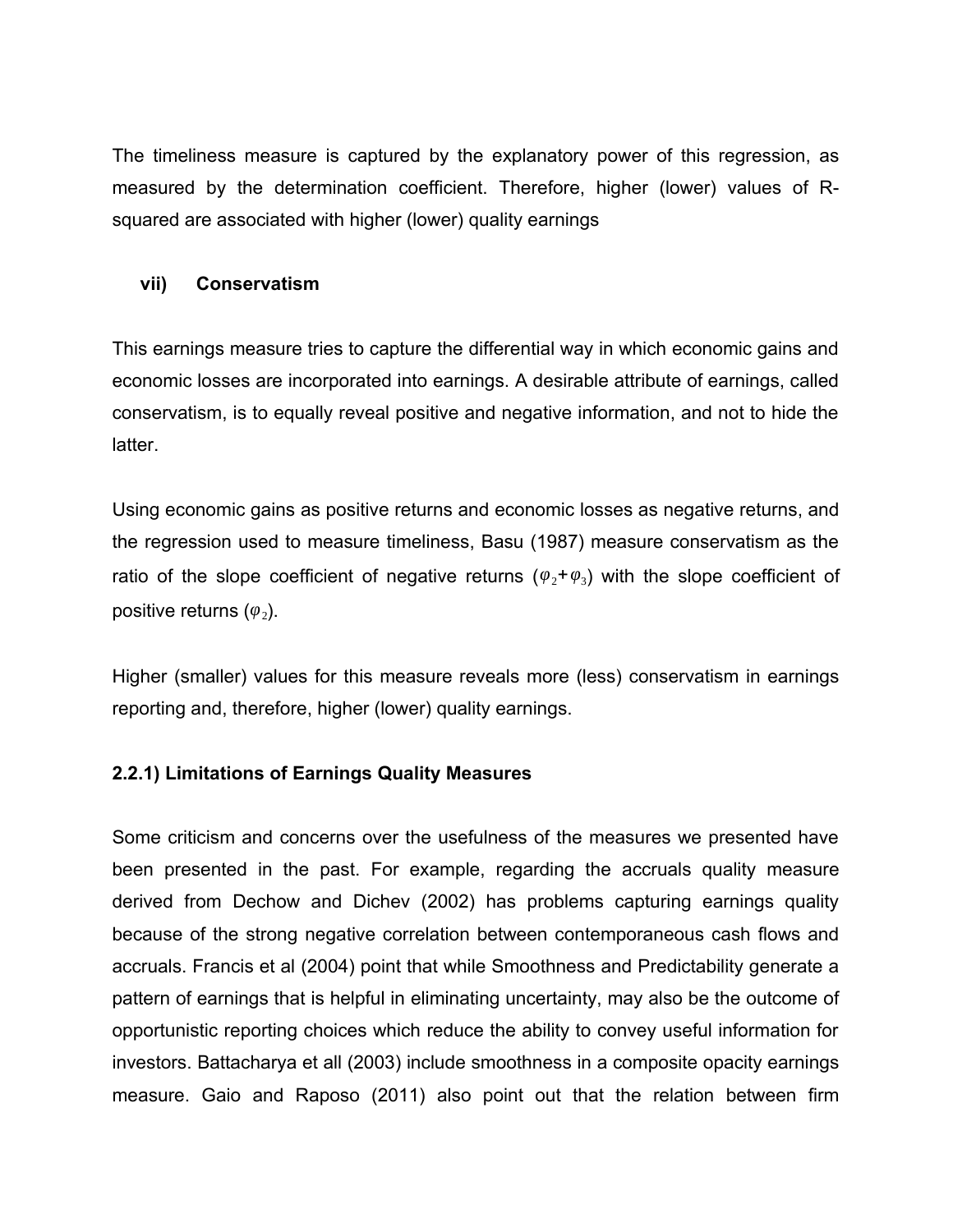valuation and smoothness is still an open empirical question. Allyannis et al (2008) show that investors do not value earnings smoothness after controlling for the volatility of cash flows.

Concerning market based earning measures, Gaio and Raposo (2011) in a study across many countries, point out that for less liquid capital markets, in which stocks returns will be lass able to proxy economic income, these measures may become less informative and useful.

# **2.3) Firm-level characteristics**

In order to more rigorously study the relation between firm value and earnings we use as controls a set of firm characteristics that have a relation which firm valuation. Those firm level characteristics are firm size, growth opportunities, investment opportunities, financial leverage, insider ownership and control if the firm listed is a holding group.

According to, among others, Durnev and Kim (2005) and Allayanis et al (2008), growth and investment opportunities are positively related to firm value. Firm size is represented by the log of total assets. We expect this variable to be negatively related to firm valuation as smaller firms will tend to have greater growth opportunities, which is positively associated with valuation. Growth rate of sales is a proxy for growth opportunities, which should be positively related to firm value and CAPEX scaled by total assets is a proxy for investment opportunities. We expect this variable to be positively related to firm value.

Agency problems are represented by measures of insider control and financial leverage. Insider control is represented by the ratio of shares held by insiders to total shares. Insider ownership of shares is related to firm valuation either positively by the fact that the interests of the stakeholders are more easily aligned or negatively by the fact that it may increase management entrenchment. For this reason, as with Gaio and Raposo (2011), who also use this measure, we do not have a clear relationship, but rather a U-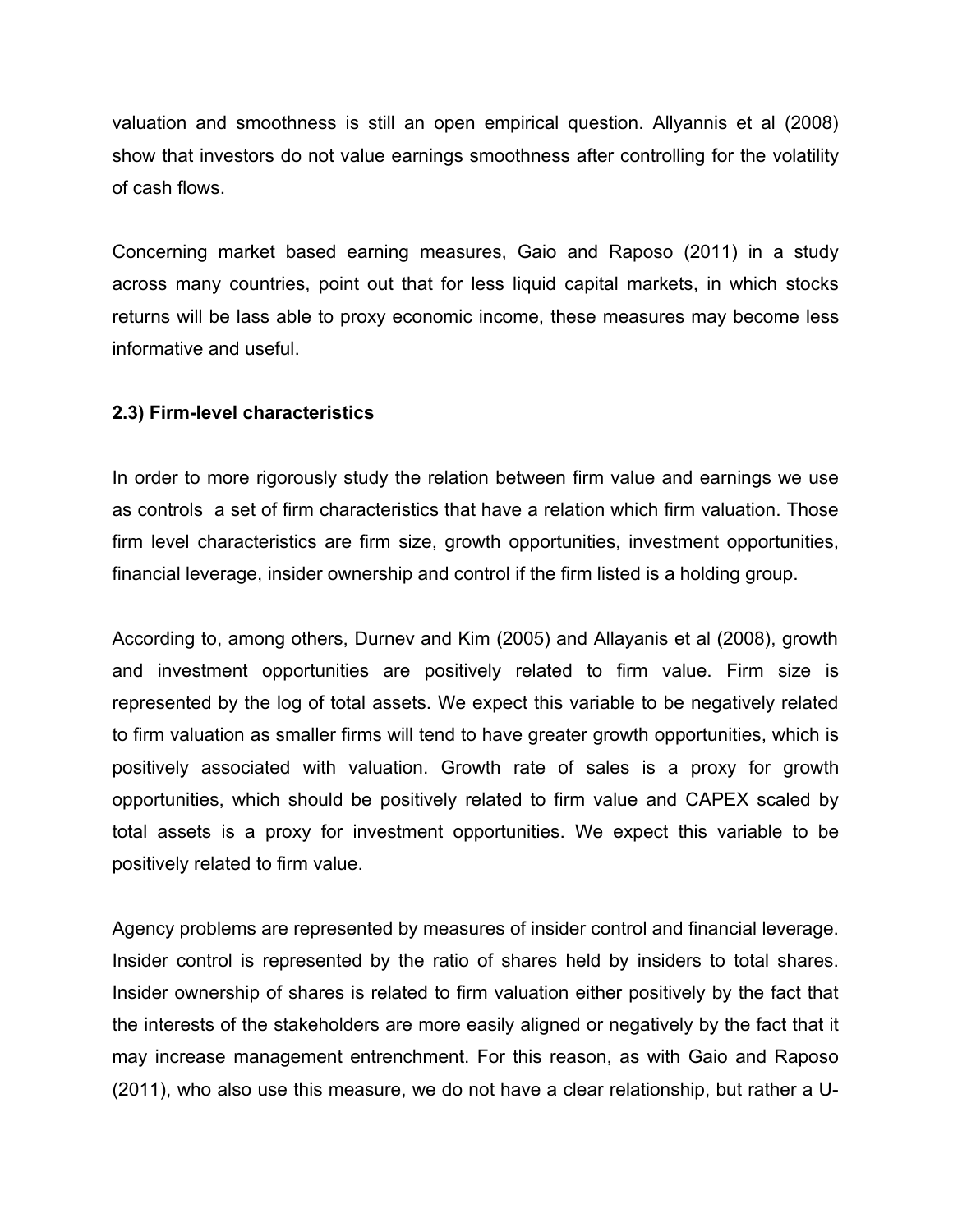shaped relationship between this variable and firm valuation. Financial leverage, also is a variable that is related to agency issues, as it, on the one hand can be associated with a disciplining tool of management, but on the other hand can the source of agency conflicts between management and the various stakeholders in the firm.

The choice if these variables are also linked earnings reporting and not just firm value. Agency issues affect the business' risk and as a consequence the firm's reporting and accrual accounting. Firm size, as Ma and Ma (2017) point out is related to operation efficiency and with amount of cash flow and accruals. Investment and growth opportunities can also affect reporting given that discretionary accounting may smooth out the firm's prospects.

We additionally use the two-digit SIC code, in order to control for industry differences that may reflect different valuation and cash flow and reporting practices differences. Finally in all our regressions we control for time effects using a Year dummy variable.

## **3) Data Sample and Descriptive Statistics**

The sample covers 30 years, from 1987 to 2016 for all non-financial firms listed in the Lisbon Stock Exchange. We collected accounting and financial data from the Worldscope database in order to compute earnings attributes measures as well as the firm-characteristics controls.

The sample included information for 46 firms with a total of 938 firm/year observations. We calculated the earnings measures over firm-specific seven-year rolling windows. In this method, a measure is calculated for a firm for period t if there is data available in years t – 6 to t. This firm-year specific treatment prevents that differences in firms within the same industry may generate noisy measures in the constructs. The firm-specific control for a given period is the value of the variable for that specific period.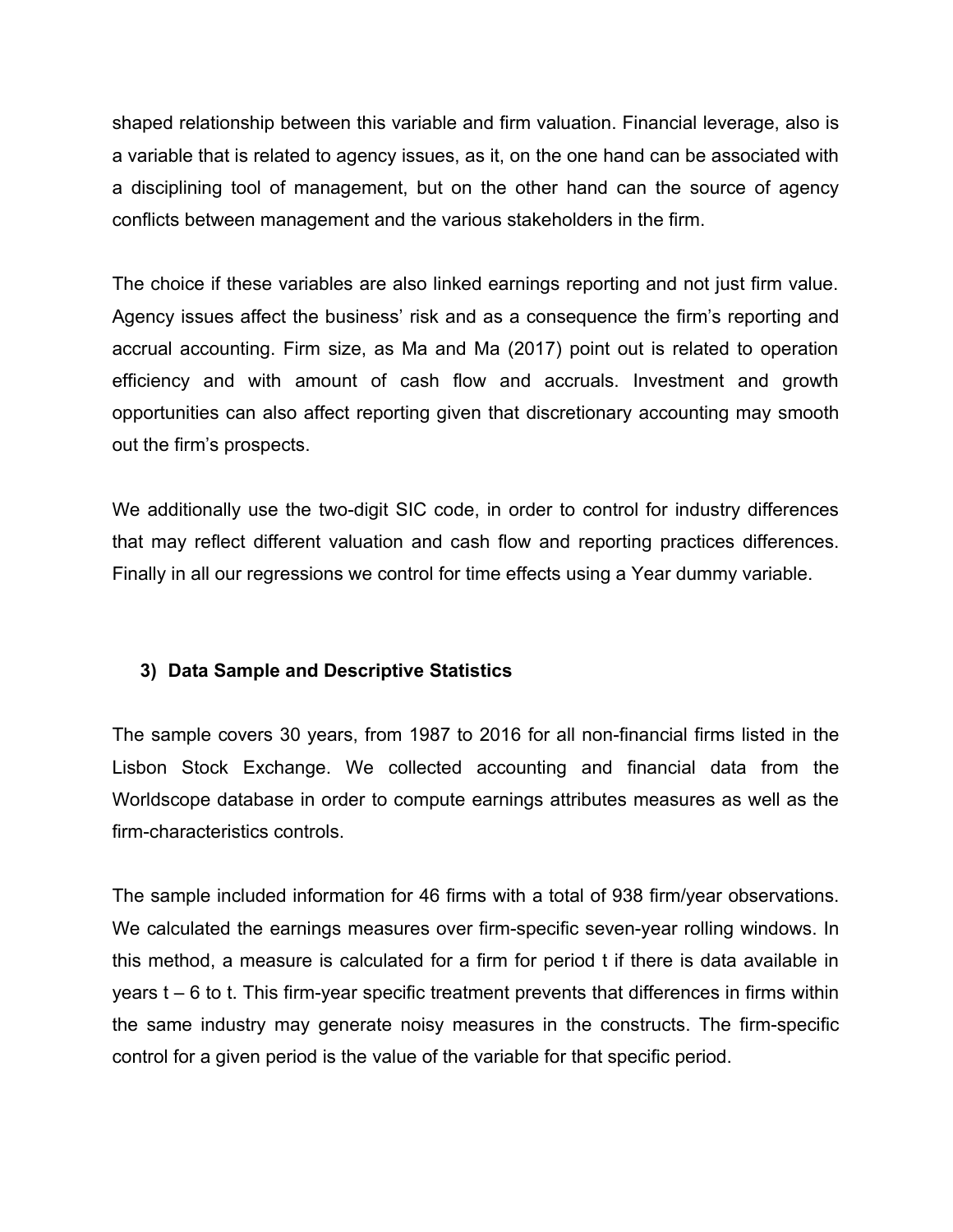After each measure and firm specific controls are determined we eliminated extreme values by applying a rule of 3 times the standard deviation plus or minus the average value of the construct.

In order to have all earnings measures to be consistent in terms on how they describe greater earnings quality, we, as Francis et al (2004) or Gaio and Raposo (2011) defined that higher (lower) values for the attributes to represent lower (higher) earnings quality. For this reason, with respect to the measures presented earlier in the paper, the values for Persistence, Value Relevance, Timeliness and Conservatism are the negative of those specifications.

Table 1 shows the descriptive statistics for the earnings quality and the correlations between those measures (using the full sample of values, including outliers). We use the values of Table 1 to evaluate the explanatory overlap of the earnings quality measures. The pair wise correlation coefficients are generally small. Only for the relation between Accrual Quality, Predictability and Smoothness are the correlation coefficient are large. Also, the correlation between Accounting-based and Market-based measures is negative and small.

Finally, and following Francis et al (2004), we ran regressions for each Earnings measure on the other measures and present the Coefficient of determination of those regressions in the last column of Panel B. The value of the coefficient is generally small (again with exception for Accrual Quality and Predictability) which again reinforces the idea that the measures do not overlap and reflect different features of reported earnings.

Table 2 shows the descriptive statistics for the valuation measure and the firm-specific controls (including outliers) and Table 3 shows the correlations between the valuation measure, the earnings quality attributes and the firm controls.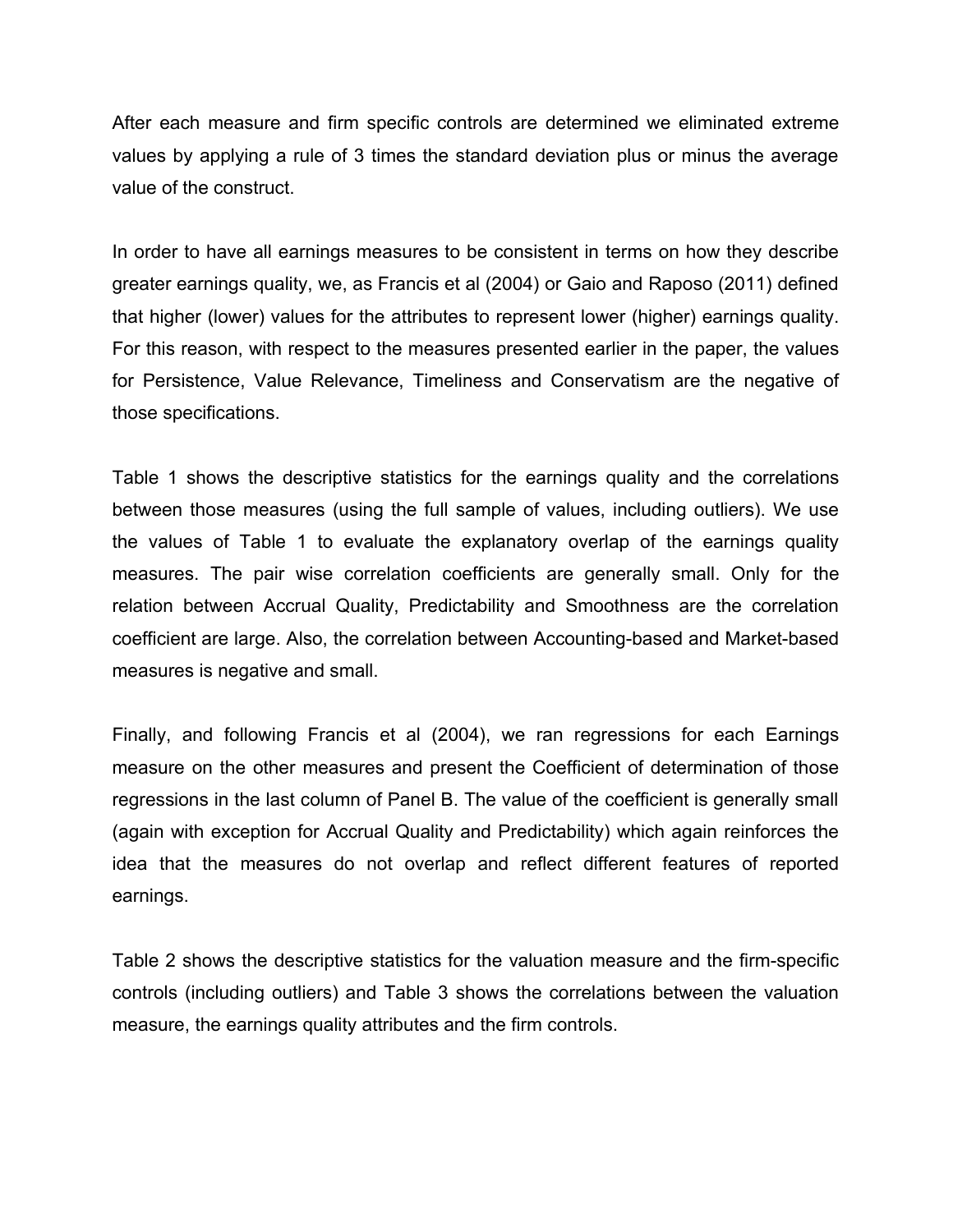With regard to the relation between Firm characteristics and Firm Valuation, the correlations have the expected. There is a positive relation between firm size and valuation and between Investment Opportunities (as measured by CAPEX scaled by total Assets and Growth rate of Sales) and firm Valuation. On the other hand, there is a negative correlation (although very small) between Leverage and Insider Control and Firm Valuation.

Looking for relation between the Earning quality measures and the firm level characteristics, we are interested to look at the coefficient of determination of the regressions of each earning attribute measure and the firm controls. This coefficient will tell us the importance of those firm characteristics in explaining the earnings quality measures. The results show that these variables only have some explanatory power regarding Accrual Quality and Predictability. Overall, these characteristics are able to explain part of the behavior of the accounting-based measures and little or nothing of the behavior of the market-based measures. In any case, in the regressions that follow, where we include both earnings attributes and firm level characteristics, we can interpret the regression coefficients as the discretionary portion of each attribute.

#### **4) Main Tests and Results**

Given what we described before, we hypothesize that there will be a positive relation between earnings quality, as measured by the different earnings attribute measures and firm valuation, as measured by Tobin's Q.

To test this hypothesis, we estimate the following regression

$$
Q_{i,t} = b_0 + b_1 X_{i,t} + b_2 Y_{i,t} + b_3 Z_{i,t} + \varepsilon_{i,t}
$$

In this regression, *i* represents a firm and *t* represents a year; Q corresponds to the valuation measure; X corresponds to a specific or a set of earnings attribute measure; Y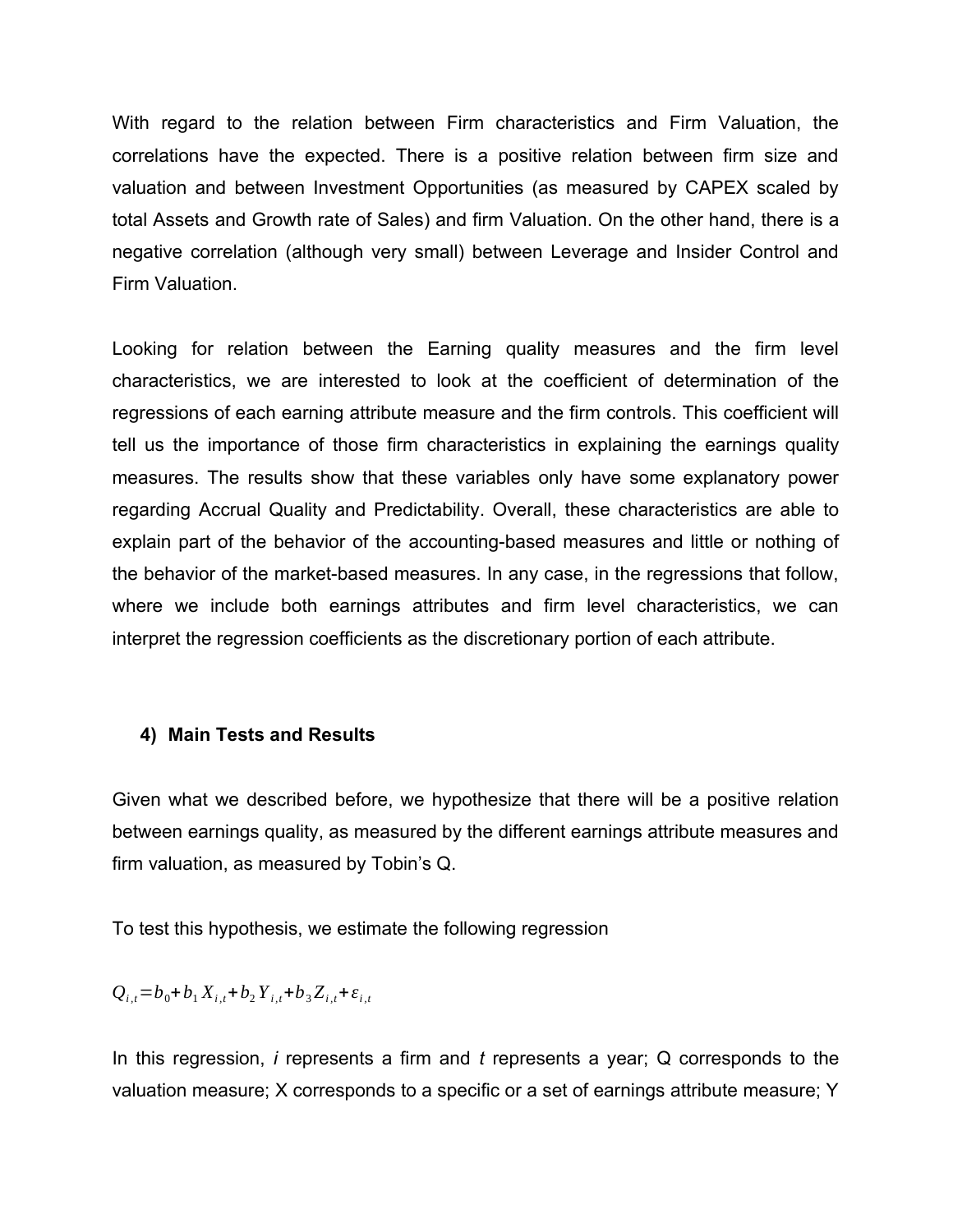corresponds to the set of firm-level characteristics and Z is a set of dummy variables (which include Industry codes and Year). We will propose several different specifications for this regression: we will run one regression for each individual earnings quality measures, a regression considering only the accounting-based earnings quality measures, a regression considering only the market-based earnings quality measures and a final regression considering all seven earnings quality measures. For all different model specifications we will include all the firm-characteristic controls and the Industry and Year dummy variables. This will correspond to a total of ten different model specifications.

Table 4 summarizes the regression results. For convenience we divided Table 4 in two panels. Panel A presents the regression results for the model specifications using separately the accounting-based earning quality measures and the model specification using all four measures together. Panel B presents the regression results for the model specifications using individually the market-based earning quality measures, the model specification using all three measures and the final specification using all seven earning quality measures.

Based on what was described before, we expect that the regression coefficients for the earnings quality measures to be smaller than zero, showing higher valuation for firms with better outcomes for the earnings quality measures. However, when we look at the regression results in Panel A we notice something quite different: in the model specification (1) to (4), which correspond to the regression using a single accountingbased earning attribute, the regression coefficients are positive and statistically significant (p-values lower than 1%), with the exception of the Persistence measure, which is negative and statistically significant.

This means that, when taken separately, better outcomes of Accrual Quality, Predictability and Smoothness, are associated with lower firm valuation values. However, when we implement model specification (5), which includes all four accounting-based earning quality measures, the regression coefficients for Accrual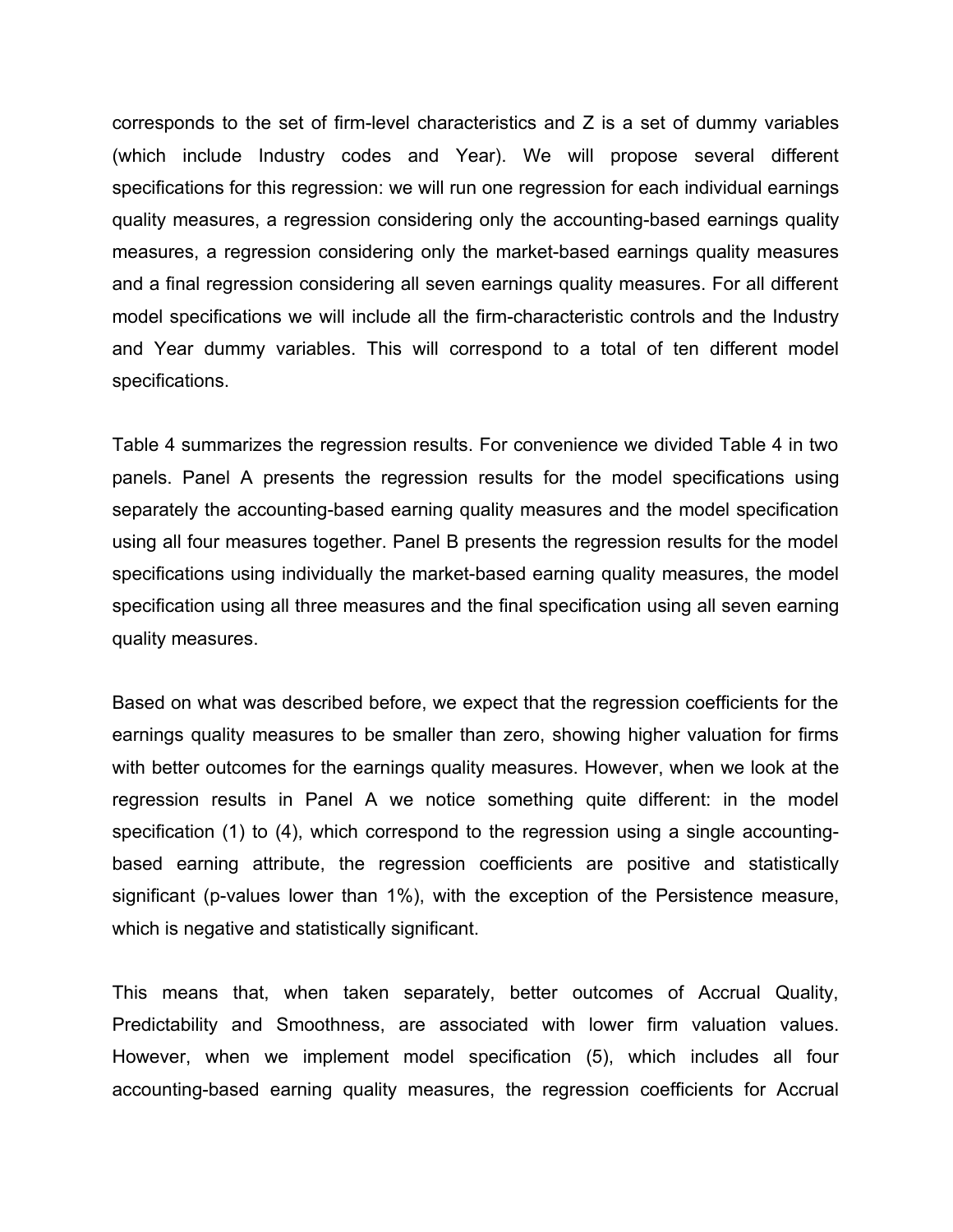Quality, Predictability and Smoothness, although still greater than zero, lose statistical significance (p-values greater than 13%). In this model specification, the regression coefficient for Persistence is still negative and statistically significant (p-value lower than 0.1%). We also notice that, on top of eliminating statistical significance, adding all the accounting-based measures in the same regression, reduces the regression coefficient for Accrual Quality and Smoothness. On the other hand, the regression coefficient and statistical significance of Persistence are not affected by adding the other earnings quality measures.

Looking at the regression results presented in Panel B, we find that whether taken individually (in model specifications (6) to (8)) or taken together (in model specification 9), all regression coefficients associated with the market-based earnings attributes are not statistically significant different to zero (with p-values never smaller than 36%). On top of that only the regression coefficient associated with Timeliness is smaller than zero. These results point to the concerns raised about the market-based attributes for less liquid capital markets.

Finally, when the implement model specification (10), the results are consistent with the previous model specifications: All earnings attributes, with the exception of Persistence are not statistically significant (with p-values greater than 18%). The regression coefficient for Persistence continues to be highly significant (p-value smaller than 0.1%) and negative, showing a positive relation firm valuation and the ability of reported earnings to be sustainable over time.

Looking at the contribution of our firm-characteristic controls to market valuation, we find that most of them are not statistically different to zero. The exceptions are Leverage, which in all specification is positively associated with firm valuation (with p-values never greater than 2.5%) and CAPEX/Assets, which capture Investment Opportunities. This measure is positively related with firm valuation (with p-values for all specifications never greater than 0.1%)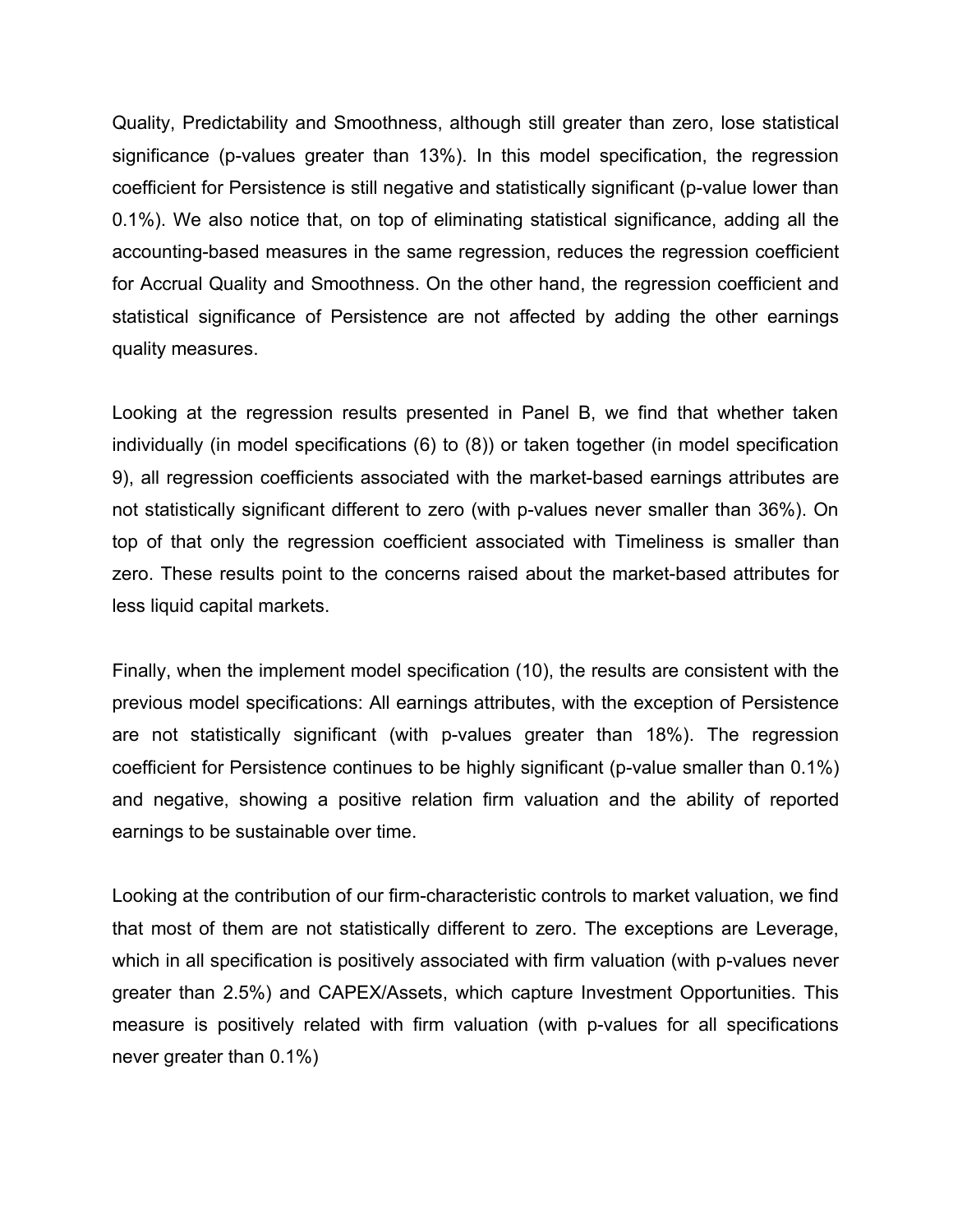This set of results show that after controlling for firm-specific characteristics, yearly and industry effects only the Persistence attribute has a positive contribution for firm valuation. The discretionary actions to increase earnings predictability and smoothness are not rewarded with higher valuation. Additionally, the market-based earnings attributes do not seem to be relevant. This fact may be due to the fact that, with a less liquid stock market, stocks returns are less able to proxy economic income, making these measures less informative and useful.

In what follows, in an effort to better understand the results, we will propose a different way to measure the earnings quality measures we suggested and also will run the model specification using an accounting-based performance measure.

# **5) Alternative Measures of Earnings Attributes**

In this section we implement the approach used by Francis et al (2004), who, instead of using the raw values for each earnings quality measure, rank the values of each measure each year and form deciles. This means that the analysis is made on an ordinal, rather than cardinal approach to each value.

For the implementation of this approach we associated the higher quality outcomes for each earnings quality measure with a lower decile, so that, higher quality outcomes are associated with smaller decile values, and thus making the analysis similar to our original approach. Also, we used only years for which there were at least ten firms with values for a specific earning quality measure.

We implemented the same ten model specifications and we present the summary results in Table 5. Panel A presents the first five model specifications (using only the accounting-based measures) and Panel B presents the other five model specifications (using the market-based measures and all seven measures together).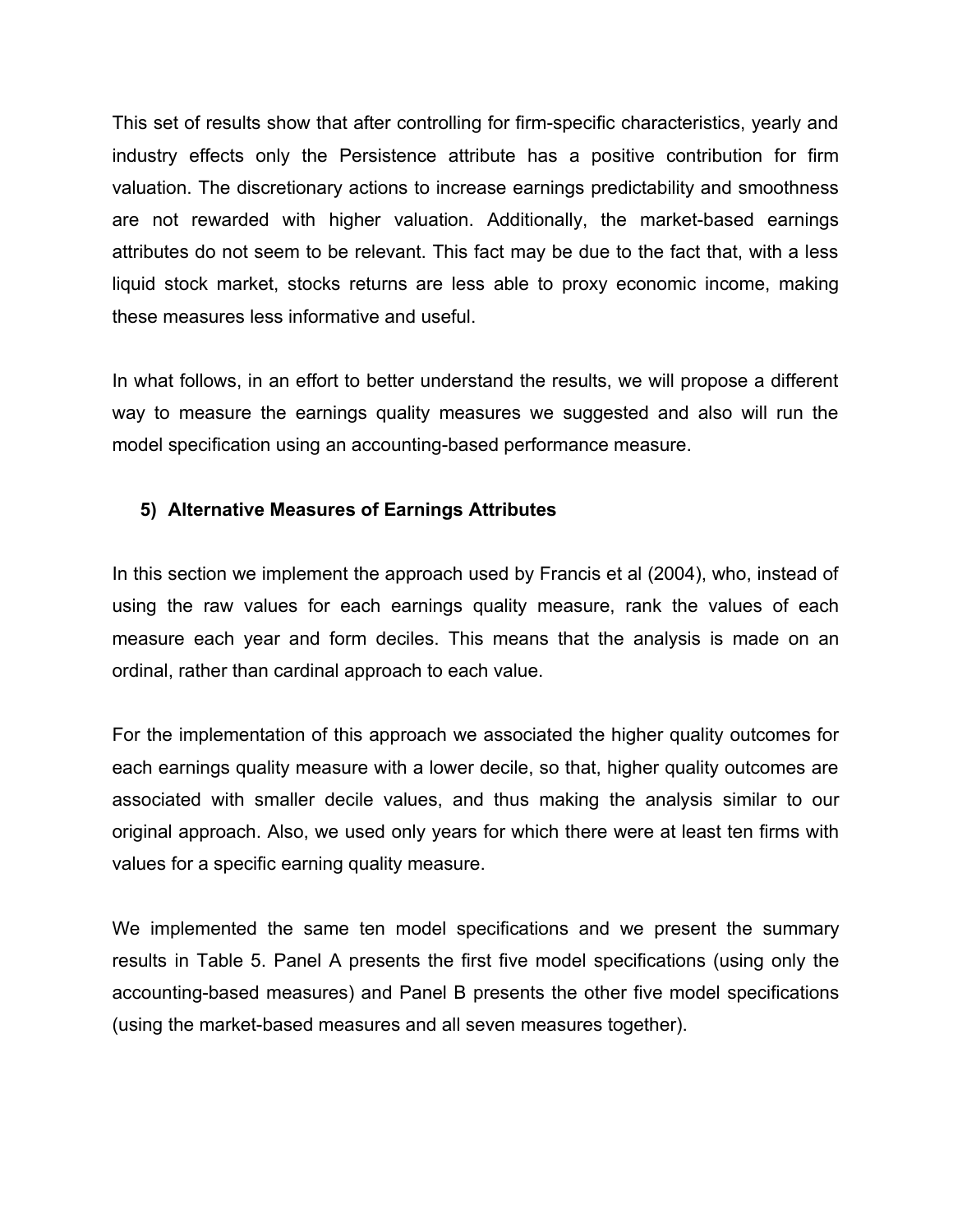The results using the quality measures organized into deciles are not very dissimilar to the results obtained when using the actual values for those measures. The marketbased earning quality measures are, again, not statistically significant (with p-values never smaller than 27%).

As for the accounting-based earnings quality measures there are some changes to note: while Smoothness and Predictability present the same results, i.e, have a negative impact on valuation when considered individually (in model specifications 3 and 4) and when analyzed together with other earning quality measures become not statistically significant (with p-values never smaller than 30%), the impact of Accrual Quality is not the same. The Accrual Quality measure is always associated with lower firm valuation outcomes (a positive regression coefficient) and this effect is statistically significant (with p-values for the different specifications never greater than 2.5%).

Relatively to the firm-specific characteristics, the results remain the same. Only the regression coefficients for Leverage and Investment opportunities, as measured by the ratio of CAPEX to total Assets is statistically significant in all model specifications (with p-values never greater than 2%) and are associated with greater firm valuation outcomes.

## **6) Using an Accounting Based performance measure**

In the regression results presented in the previous sections, all measures, with the exception of Persistence, do not have a positive and statistically significant impact in firm valuation. In what follows we will inspect if these earnings quality measures, in particular those that are associated with the use of accounting information and discretionary reporting choices, have any impact in accounting-based performance measures.

For this reason we calculated for every (firm, year) pair the value of Net Income before Extraordinary Items scaled by the value of Total assets. We used this measure as our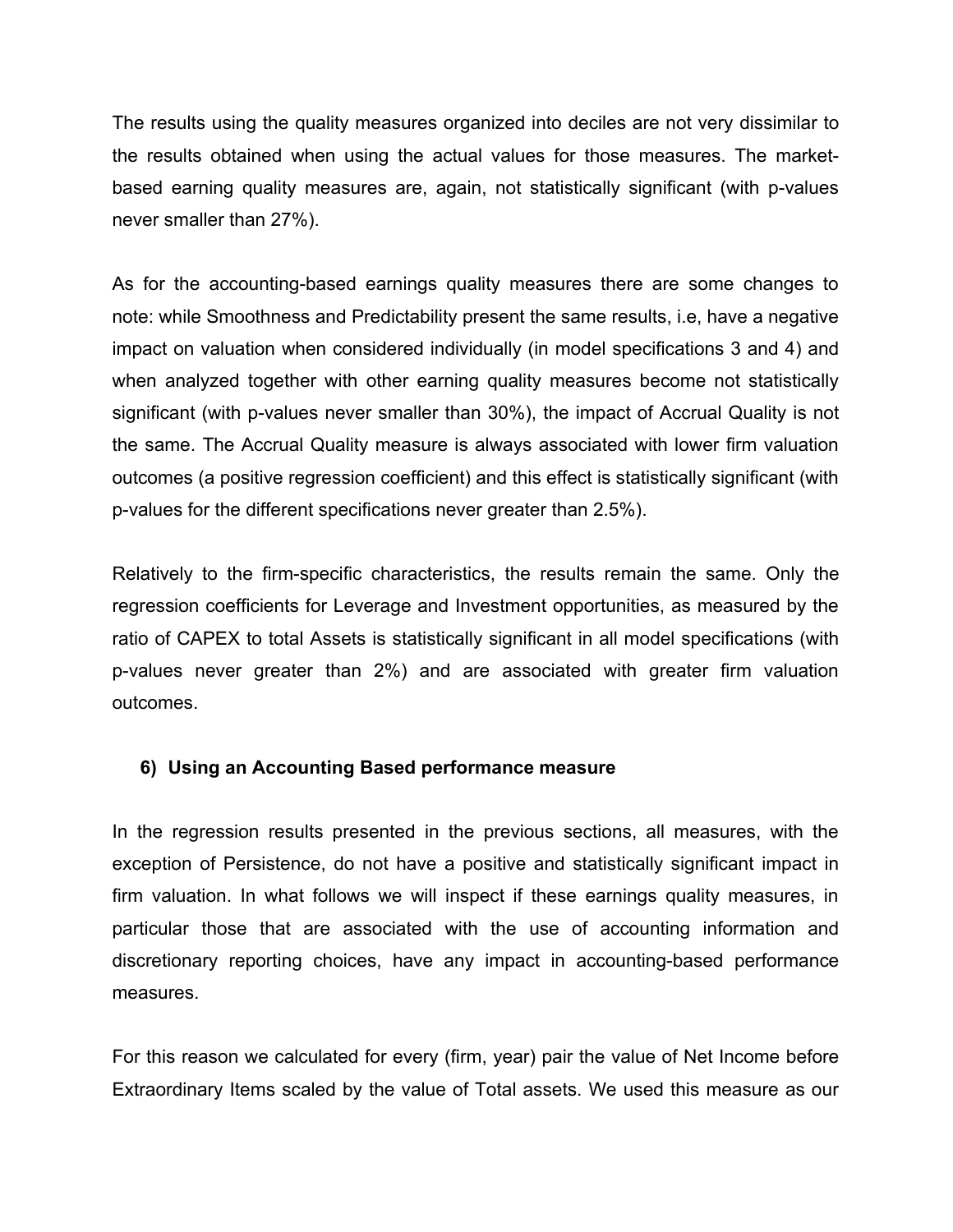performance value, and ran the regressions presented in the previous sections, running all ten model specifications.

Relatively to the results obtained when using a market-based performance measure, the coefficient of determination of the regressions in the specifications using only market-based earning quality measures is much smaller (values between 23% and 24%). On the other hand, the coefficient of determination for the model specifications including Accrual Quality and Predictability increased.

Looking at the impact each earnings quality measure has on the accounting performance, we notice that better outcomes of Accrual Quality are associated with greater reported earnings (with p-values lower than 1% for model specifications 1 and 10). There are mixed results with respect to Smoothness and Predictability and the Persistence measure loses all statistical significance (with p-values never smaller than 24%). With respect to the market-based earnings quality measures, with the exception of Timeliness, which now is statistically significant and associated with greater outcomes of reported earnings, all other measures are not statistically significant.

Looking at the impact of the firm-specific characteristics, Firm Size is generally associated with greater values of reported earnings, Investment Opportunities is also associated with greater values of reported earnings (although this time through the Growth of Sales and not through the ratio of CAPEX to Total Assets). On the other hand, Leverage is now negatively affecting the value of reported earnings.

#### **7) Conclusion**

In this paper we explore the relationship between the quality of reported earnings and firm valuation for the firms listed in the Lisbon Stock Exchange between 1987 and 2016. In order to represent the quality of earnings we use the earnings quality measures suggested by Francis er al (2014): Accrual Quality, Persistence, Predictability, Smoothness, Value Relevance, Timeliness and Conservatism.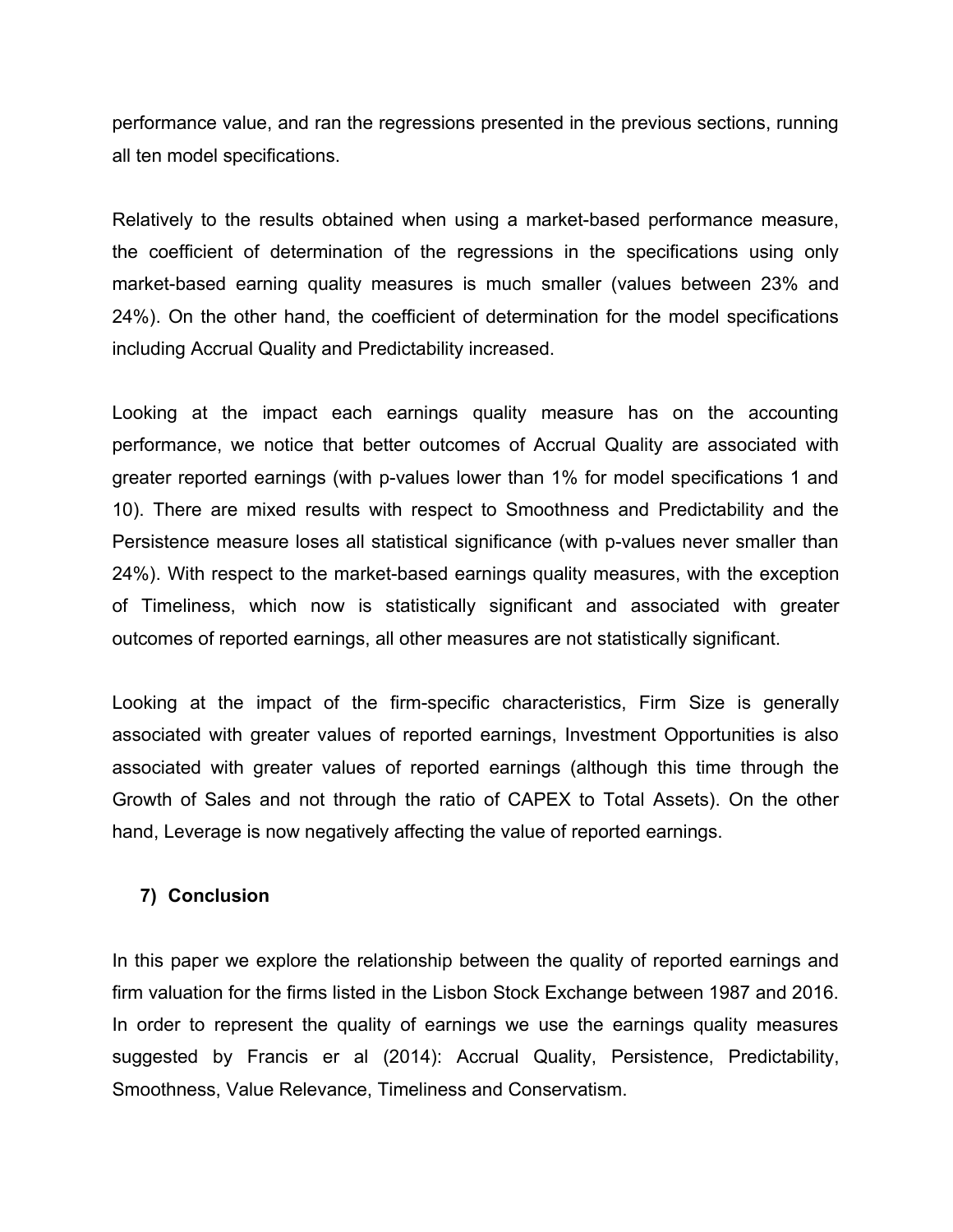The results we obtain show that of these earnings attributes only Persistence has a positive and statistically significant impact in firm valuation (as measured by Tobin's Q), after controlling for a set of firm characteristics and industry and time fixed effects. We find that the subset of earnings attributes that use market information may suffer from the fact that in a smaller and less liquid stock market, rates of return may not be a good proxy for economic value and that the Predictability and Smoothness measures may suffer from opportunistic reporting choices which makes them less useful in mitigating information risk.

We also check for robustness in our results by using alternative values for the earnings quality attributes, ranking them in deciles, but the results are consistent. Also, we use accounting-based measures of performance and see the impact of the quality of reported earnings and we see that Accrual Quality is associated to better reported earnings, but Persistence is no longer associated with greater reported earnings.

In conclusion, we find that, within the several dimensions the quality of reported earnings can be associated with, investors seem to reward those firms who present earnings which are sustainable over time and therefore we see a positive and statistically significant relation between this attribute and firm valuation.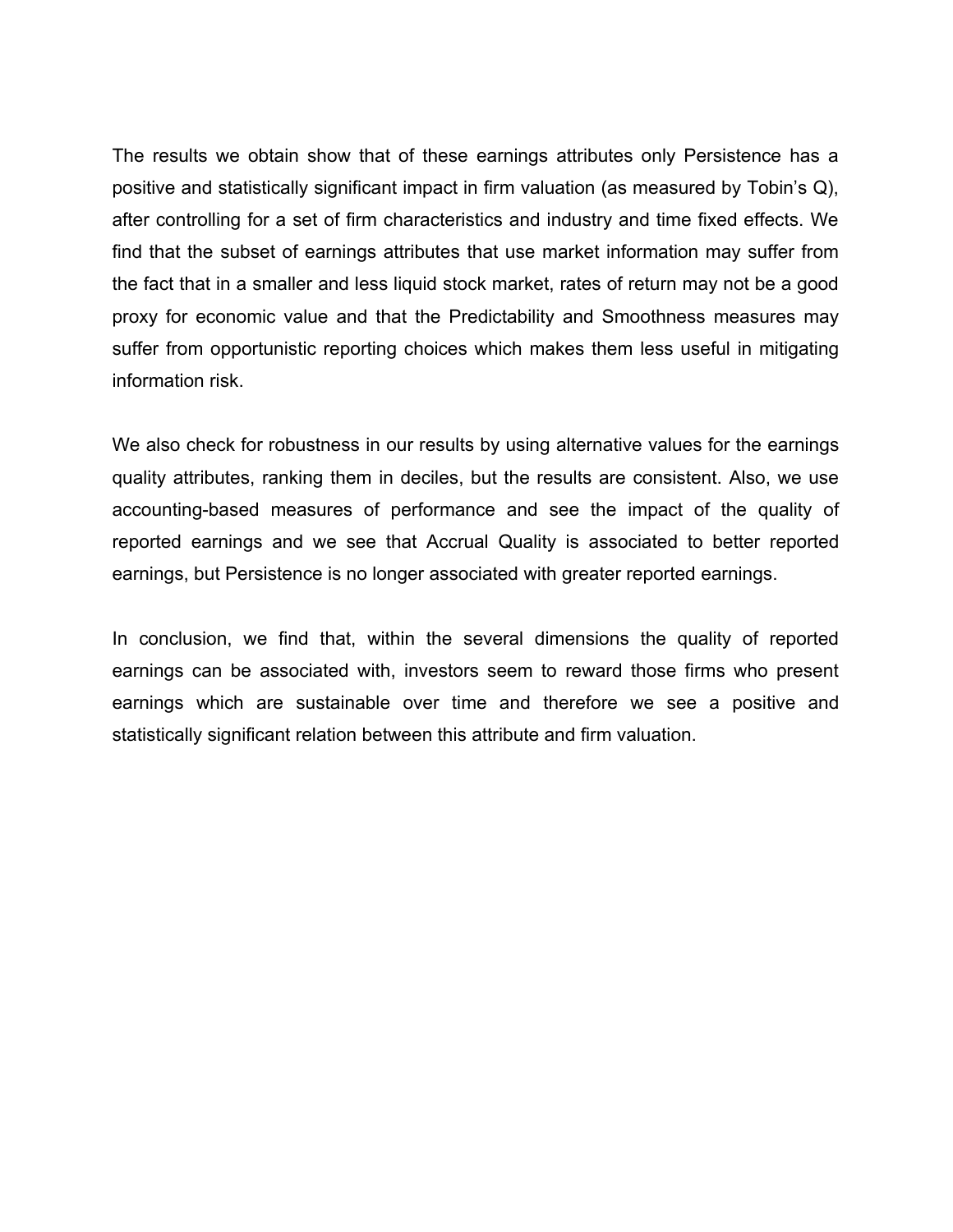#### **References**

Allyannis, G., B. Rountree, J. Weston, 2008, Do investors value smooth performance?, Journal of Financial Economics, 14, 243-296

Basu, S., 1987, The Conservatism principle and the Asymmetric Timeliness of Earnings, Journal of Accounting and Economics, 29, 1-51

Battacharya, U., H. Daouk, M. Welker, 2003, The World Pricing of Earnings Opacity, The Accounting Review, 78, 641-678

Bitner, L., R. Dolan, 1996, Assessing the relationship between income smoothing and the value of the firm, The Quarterly Journal of Business and Economics, 35, 16-35

Bushman, R., A. Smith, 2001, Financial Accounting information and Corporate Governance, Journal of Accounting and Economics, 32, 237-333

Dechow, P., I. Dichev, 2002, The Quality of Accruals and Earnings: the role of Accrual estimation errors, The Accounting Review, 77(Suppl), 35-59

Dechow, P., W. Ge, C. Schrand, 2010, Understanding Earnings Quality: a Review of the proxies, their determinants and their consequences, Journal of Accounting and Economics, 50, 344-401

Dechow, P., C. Schrand, 2004, Earnings Quality, Research Foundation of CFA Institute Dichev, I., J. Graham, C. Harvey, S. Rajgopal, 2013, Earnings Quality: Evidence from the field, Journal of Accounting and Economics, 56, 1-33

Durnev, A., H. Kim, 2005, To steal or not to steal: firm attributes, legal environment and valuation, Journal of Finance, 60, 1461-1493

Easley, D., M. O'Hara, 2004, Information and the cost of capital, Journal of Finance, 59, 1553-1583

Francis, J., R. LaFond, P. Olsson, K. Schipper, 2004, Costs of Equity and Earnings Attributes, The Accounting Review, 79(4), 967-1010

Francis, J., K. Schipper, 1999, Have Financial Statements lost their relevance?, Journal of Accounting Research, 37, 319-352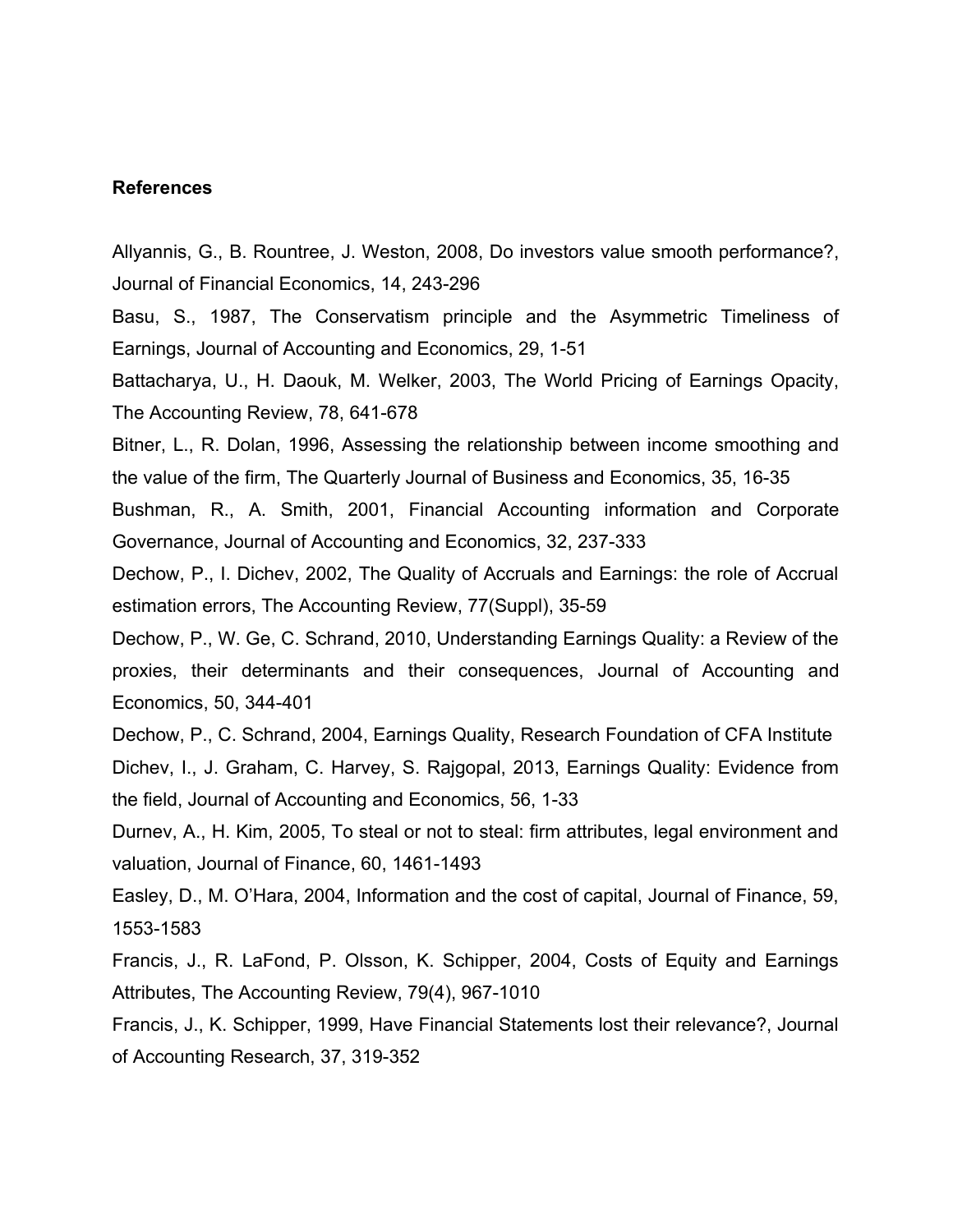Gaio, C., C. Raposo, 2011, Earnings Quality and Firm Valuation: international evidence, Accounting and Finance, 51, 467-499

Kothari, S., A. Leone, C. Wasley, 2005. Performance matched discretionary accrual measures. Journal of Accounting and Economics 39, 163–197.

Leuz C., D. Nanda, P. Wysocki, 2003, Investor Protection and Earnings Management: an international comparison, Journal of Financial Economics, 69, 505-527

Leuz, C., R. Verrechia, 2004, Firm's capital allocation choices, information quality and the cost of capital, Working paper (University of Pennsylvania)

Ma, S., L. Ma, 2017, The Association of Earnings Quality with Corporate Performance: Evidence from the emerging market of China, Pacific Accounting Review, 29, 397-422

Melumad, N., D. Nissim, 2008. Line-item analysis of earnings quality. Foundation and Trends in Accounting 3, 87–221

McVay, S., 2006. Earnings management using classification shifting: An examination of core earnings and special items. The Accounting Review 81, 501–531

Penman, S., X. Zhang, 2002. Accounting conservatism, the quality of earnings, and stock returns. The Accounting Review 77, 237–264

Richardson, S., R. Sloan, M. Soliman, I. Tuna, 2005, Accrual reliability, earnings persistence and stock prices, Journal of Accounting and Economics, 39, 437-485

Schipper, K., L. Vincent, 2003. Earnings quality. Accounting Horizons 17, 235–250.

Sloan, R., 1996, Do stock prices fully reflect information in accruals and cash flows about future earnings?, The Accounting Review, 71, 289-315

Watts, R., 2003a. Conservatism in accounting, Part I: Explanations and implications. Accounting Horizons 17, 207–221.

Watts, R., 2003b. Conservatism in accounting, Part II: Evidence and research opportunities. Accounting Horizons 17, 287–301.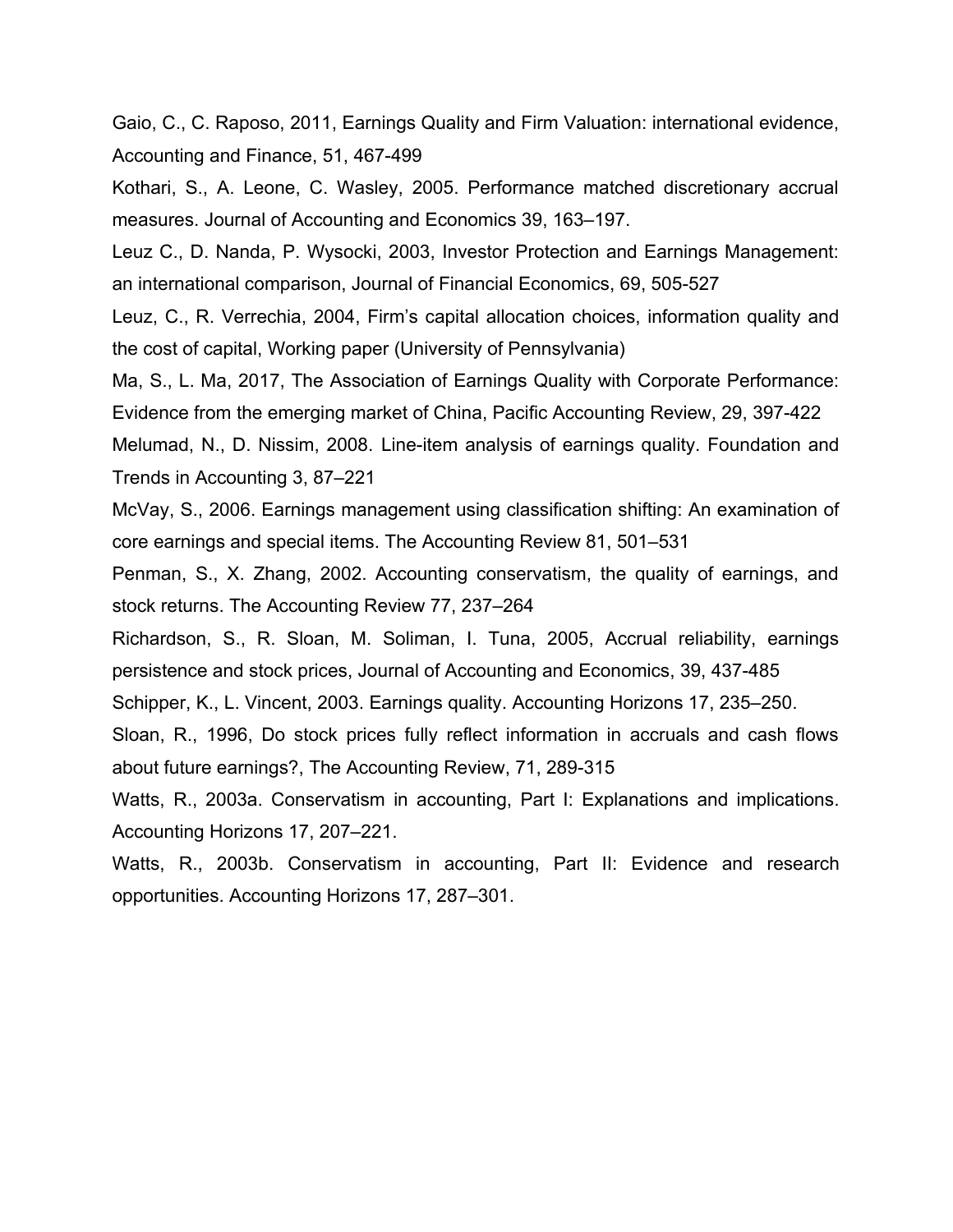#### **Tables**

| Table 1: Descriptive Statistics and Correlation Matrix for the Earnings Attributes |
|------------------------------------------------------------------------------------|
|------------------------------------------------------------------------------------|

|                      | Panel A: Descriptive Statistics |           |           |           |           |     |
|----------------------|---------------------------------|-----------|-----------|-----------|-----------|-----|
|                      | Mean                            | Median    | Standard  | Min       | Max       | N   |
|                      |                                 |           | Deviation |           |           |     |
| Accrual Quality (AQ) | 0.0285                          | 0.0201    | 0.0301    | 0.0010    | 0.4250    | 514 |
| Persistence (PS)     | $-0.3338$                       | $-0.2993$ | 0.5080    | $-4.3400$ | 1.1902    | 615 |
| Predictability (PD)  | 0.0431                          | 0.0254    | 0.0668    | 0.0012    | 0.6113    | 615 |
| Smoothness (SM)      | 0.5424                          | 0.4544    | 0.3825    | 0.0219    | 2.1504    | 602 |
| Value Relevance (VR) | $-0.3801$                       | $-0.3327$ | 0.2468    | $-0.9633$ | $-0.0010$ | 511 |
| Timeliness (T)       | $-0.5179$                       | $-0.5083$ | 0.2659    | $-0.9963$ | $-0.0058$ | 503 |
| Conservatism (C)     | 8.9091                          | $-0.5745$ | 195.3222  | -1090.547 | 3313.393  | 511 |

|           | Panel B: Correlation Matrix |           |           |           |           |           |        |       |  |
|-----------|-----------------------------|-----------|-----------|-----------|-----------|-----------|--------|-------|--|
|           | AQ                          | PS        | PD        | SΜ        | VR        |           | С      | $R^2$ |  |
| AQ        | 1.0000                      |           |           |           |           |           |        | 53.2% |  |
| <b>PS</b> | 0.0689                      | 1.0000    |           |           |           |           |        | 6.2%  |  |
| PD.       | 0.6677                      | 0.1287    | 1.0000    |           |           |           |        | 65.9% |  |
| <b>SM</b> | 0.4605                      | 0.0014    | 0.5329    | 1.0000    |           |           |        | 36.4% |  |
| VR        | $-0.0221$                   | 0.0825    | $-0.0773$ | $-0.0079$ | 1.0000    |           |        | 8.3%  |  |
|           | $-0.0375$                   | 0.0678    | $-0.0625$ | $-0.0730$ | 0.2535    | 1.0000    |        | 7.7%  |  |
| С         | $-0.0374$                   | $-0.0885$ | $-0.0423$ | $-0.0227$ | $-0.0835$ | $-0.0197$ | 1.0000 | 0.3%  |  |

This table presents descriptive statistics and correlations among firm level variables. The sample period is from 1987 to 2016. Panel A reports Mean, Median, Standard Deviation, Minimum, Maximum and number of observations (N) for each variable. Panel B reports correlations among the firm level variables and the coefficient of determination for regressing each variable on the other six variables. All variables were estimated using seven-year rolling windows. **Accrual Quality (AQ)**: the standard deviation of firm j's residuals from a regression of current accruals (scaled by assets) on lagged, current and future cash flows from operations (scaled by assets)

**Persistence (PS)**: the negative of firm j's slope coefficient from a AR1model of annual earnings (scaled by assets) **Predictability (PD)**: the square root of the error variance from firm j's AR1 model

**Smoothness (SM)**: the ratio of firm j's standard deviation of earnings before extraordinary items (scaled by assets) to the standard deviation of cash flows from operations (scaled by assets

**Value Relevance (VR)**: the negative of the adjusted R2 from a regression of 15-minth returns on the level and change in annual earnings before extraordinary items

**Timeliness (T)**: the negative of the adjusted R2 from a reverse regression of annual earnings before extraordinary items on variables capturing positive and negative 15-month returns

**Conservatism (C)**: the negative of the ratio of the coefficient on bad news (negative returns) to good news (positive returns) in the reverse regression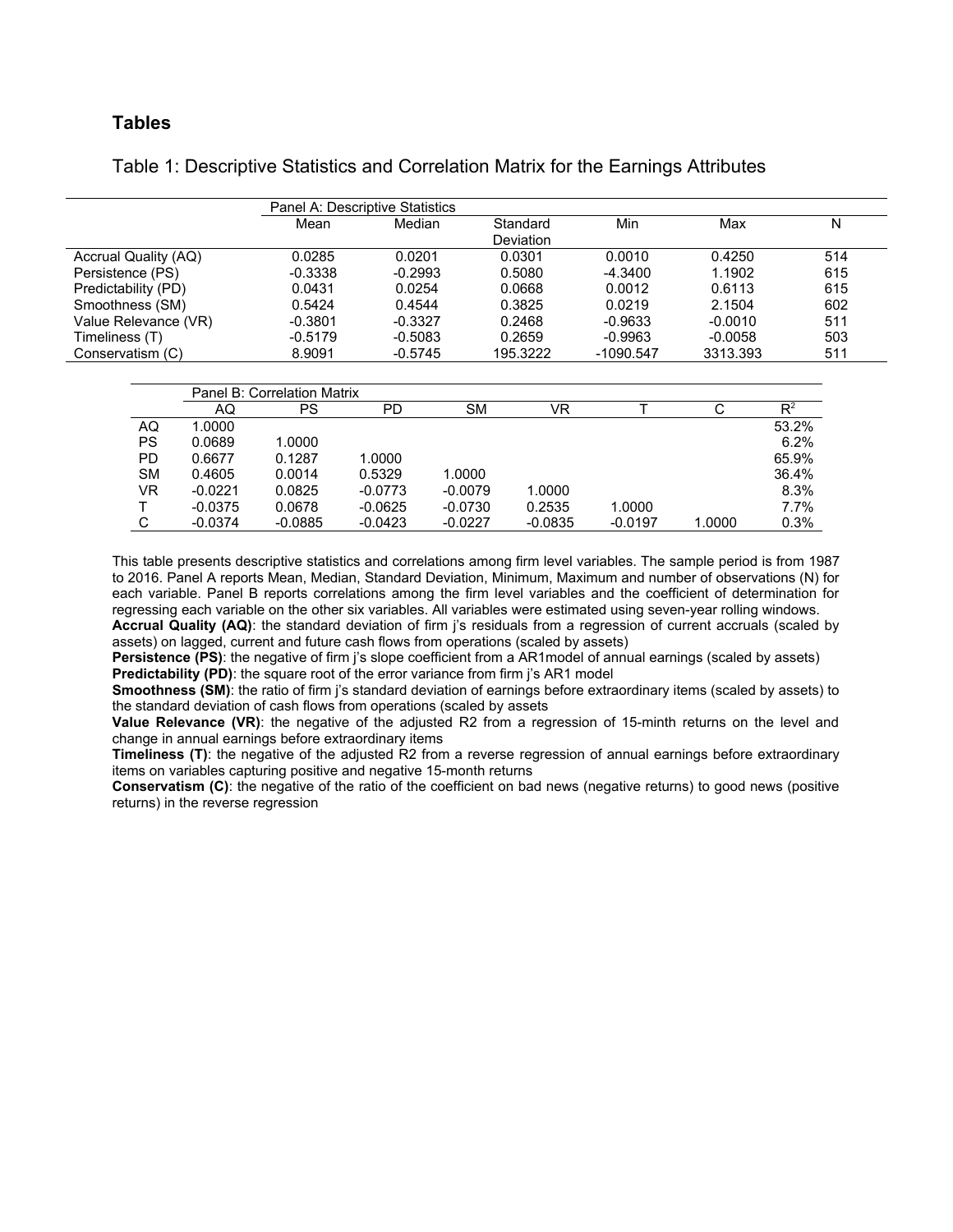Table 2: Descriptive Statistics for Firm Characteristics and Correlation Matrix between Earnings Attributes and Firm Characteristics

|                             | Panel A: Descriptive Statistics |         |                  |           |         |     |
|-----------------------------|---------------------------------|---------|------------------|-----------|---------|-----|
|                             | Mean                            | Median  | Standard         | Min       | Max     | N   |
|                             |                                 |         | <b>Deviation</b> |           |         |     |
| Tobin's Q (Qm)              | 1.1391                          | 1.0352  | 0.4386           | 0.4911    | 4.5496  | 862 |
| Size (LnA)                  | 13.0642                         | 12.9123 | 1.7317           | 8.9963    | 17.5809 | 938 |
| Growth Rate of Assets (GrS) | 0.0557                          | 0.0528  | 0.2421           | $-1.4505$ | 1.1737  | 881 |
| CAPEX/Assets (CA)           | 0.0417                          | 0.0301  | 0.0426           | $-0.0011$ | 0.2086  | 923 |
| Insider Ownership (PIS)     | 0.4358                          | 0.5216  | 0.3452           | 0.0000    | 1.0000  | 930 |
| Leverage Ratio (Lev)        | 0.3806                          | 0.3680  | 0.1813           | 0.0000    | 1.0163  | 929 |

|           |           | Panel B: Correlation Matrix |           |           |           |       |
|-----------|-----------|-----------------------------|-----------|-----------|-----------|-------|
|           | LnA       | GrS                         | CА        | PIS       | Lev       | $R^2$ |
| Q         | 0.0969    | 0.1126                      | 0.2184    | $-0.0069$ | $-0.0489$ |       |
| AQ        | $-0.5373$ | 0.0346                      | $-0.1936$ | $-0.2207$ | 0.1985    | 34.0% |
| <b>PS</b> | $-0.1832$ | $-0.0406$                   | $-0.2244$ | 0.0507    | 0.0500    | 5.8%  |
| <b>PD</b> | $-0.4358$ | 0.0607                      | $-0.1869$ | $-0.0789$ | 0.1958    | 20.9% |
| <b>SM</b> | $-0.0959$ | 0.0167                      | $-0.0218$ | $-0.0166$ | 0.1326    | 5.6%  |
| VR        | 0.0258    | 0.0162                      | $-0.1026$ | 0.0763    | $-0.0080$ | 1.5%  |
| т         | $-0.0017$ | $-0.0092$                   | $-0.0371$ | 0.0008    | 0.0661    | 2.6%  |
| С         | $-0.0170$ | $-0.0448$                   | $-0.0293$ | $-0.0164$ | $-0.0829$ | 0.4%  |

This table presents descriptive statistics and correlations among firm level variables. The sample period is from 1987 to 2016. Panel A reports Mean, Median, Standard Deviation, Minimum, Maximum and number of observations (N) for each variable. Panel B reports correlations among the Tobin's Q and the firm characteristics and the Earning Attribute varables and the coefficient of determination for regressing each earning attribute on the firm characteristics.

**Tobin's Q (Q):**total assets plus market value of equity minus book value of equity over total assets

**Accrual Quality (AQ)**: the standard deviation of firm j's residuals from a regression of current accruals (scaled by assets) on lagged, current and future cash flows from operations (scaled by assets)

**Persistence (PS)**: the negative of firm i's slope coefficient from a AR1model of annual earnings (scaled by assets) **Predictability (PD)**: the square root of the error variance from firm i's AR1 model

**Smoothness (SM)**: the ratio of firm j's standard deviation of earnings before extraordinary items (scaled by assets) to the standard deviation of cash flows from operations (scaled by assets

**Value Relevance (VR)**: the negative of the adjusted R2 from a regression of 15-minth returns on the level and change in annual earnings before extraordinary items

**Timeliness (T)**: the negative of the adjusted R2 from a reverse regression of annual earnings before extraordinary items on variables capturing positive and negative 15-month returns

**Conservatism (C)**: the negative of the ratio of the coefficient on bad news (negative returns) to good news (positive returns) in the reverse regression

**Size (LnA)**: the log of total assets

**Leverage (Lev)**: the ration of total debt to total assets

**Growth of Sales (GrS)**: Annual Sales Growth

**Proportion of Insider Shares (PIS)**: Insider ownership measured by percentage of shares held by insiders **Investment Opportunities (CA)**: the ratio of Capital Expenditures (CAPEX) to Total Assets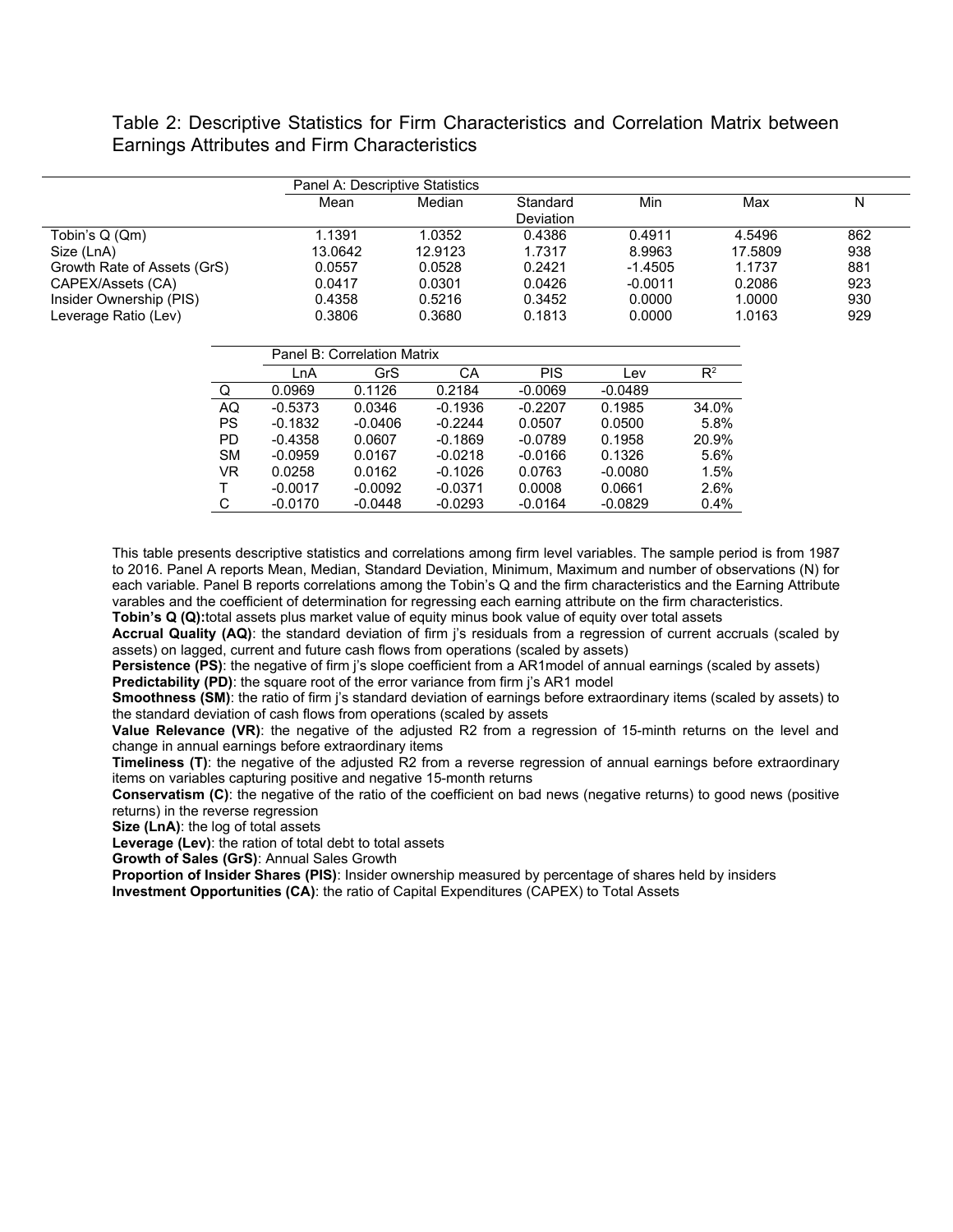Table 3 Panel A: Results for Regression of Firm Valuation on Earnings Attributes and Firm Characteristics and industry and yearly fixed effects

| Q                | Dependent variable    | Spec1         | Spec2        | Spec3         | Spec4        | Spec5         |
|------------------|-----------------------|---------------|--------------|---------------|--------------|---------------|
|                  |                       | 0.5218        | 1.0800       | 0.6186        | 0.8446       | 0.4459        |
| Intercept        |                       | $(0,056)$ *** | $(0,000)^*$  | $(0,007)^*$   | $(0,001)^*$  | $(0,079)$ *** |
| AQ               | Accrual quality       | 3.0478        |              |               |              | 1.3932        |
|                  |                       | $(0,001)^*$   |              |               |              | (0, 203)      |
| <b>PS</b>        | Persistence           |               | $-0.1480$    |               |              | $-0.1517$     |
|                  |                       |               | $(0,000)^*$  |               |              | $(0,000)^*$   |
| <b>PD</b>        | Predictability        |               |              | 1.1568        |              | 1.2785        |
|                  |                       |               |              | $(0,026)$ **  |              | (0, 138)      |
| <b>SM</b>        | Smoothness            |               |              |               | 0.1354       | 0.0252        |
|                  |                       |               |              |               | $(0,005)^*$  | (0.650)       |
| LnA              | Logarithm of assets   | 0.0117        | $-0.0388$    | 0.0099        | $-0.0201$    | 0.0158        |
|                  |                       | (0,536)       | $(0,019)$ ** | (0,528)       | (0, 241)     | $(0,037)$ **  |
| Lev              | Leverage ratio        | 0.0024        | 0.0033       | 0.0031        | 0.0024       | 0.0023        |
|                  |                       | $(0,022)$ **  | $(0,000)^*$  | $(0,000)^*$   | $(0,015)$ ** | $(0,025)$ **  |
| grS              |                       | 0.0487        | 0.0695       | 0.0579        | 0.0566       | 0.1430        |
|                  | Growth of sales       | (0, 484)      | (0, 240)     | (0, 287)      | (0, 365)     | (0,825)       |
| <b>PIS</b>       | Prop. Insider         | 0.0276        | 0.0355       | $-0.0406$     | 0.0112       | $-0.0194$     |
|                  | <b>Shares</b>         | (0,629)       | (0, 476)     | (0,378)       | (0.829)      | (0, 722)      |
| CA               | CAPEX/Assets          | 2.5646        | 2.2996       | 1.9348        | 2.3457       | 2.0290        |
|                  |                       | $(0,000)^*$   | $(0,000)^*$  | $(0,000)^*$   | $(0,000)^*$  | $(0,000)^*$   |
| <b>SGPS</b>      | SGPS dummy            | $-0.0483$     | 0.0258       | $-0.0774$     | 0.0035       | $-0.0635$     |
|                  |                       | (0, 364)      | (0,588)      | $(0,080)$ *** | (0, 945)     | (0, 224)      |
| Year             | Yearly dummy          | (Include)     | (Include)    | (Include)     | (Include)    | (Include)     |
| SIC <sub>1</sub> | Industry dummy        | (Include)     | (Include)    | (Include)     | (Include)    | (Include)     |
|                  | Adjusted R-square (%) | 38.7          | 33.0         | 39.4          | 37.5         | 41.4          |

This table presents the estimates of coefficients form the regression at the firm level of

 $Q_{i,t} = b_0 + b_1 X_{i,t} + b_2 Y_{i,t} + b_3 Z_{i,t} + \varepsilon_{i,t}$ 

Where, **Tobin's Q (Q):**total assets plus market value of equity minus book value of equity over total assets

**Accrual Quality (AQ)**: the standard deviation of firm j's residuals from a regression of current accruals (scaled by assets) on lagged, current and future cash flows from operations (scaled by assets)

**Persistence (PS)**: the negative of firm j's slope coefficient from a AR1model of annual earnings (scaled by assets)

**Predictability (PD)**: the square root of the error variance from firm j's AR1 model

**Smoothness (SM)**: the ratio of firm j's standard deviation of earnings before extraordinary items (scaled by assets) to the standard deviation of cash flows from operations (scaled by assets

**Value Relevance (VR)**: the negative of the adjusted R2 from a regression of 15-minth returns on the level and change in annual earnings before extraordinary items

**Timeliness (T)**: the negative of the adjusted R2 from a reverse regression of annual earnings before extraordinary items on variables capturing positive and negative 15-month returns

**Conservatism (C)**: the negative of the ratio of the coefficient on bad news (negative returns) to good news (positive returns) in the reverse regression

**Size (LnA)**: the log of total assets

**Leverage (Lev)**: the ration of total debt to total assets

**Growth of Sales (GrS)**: Annual Sales Growth

**Proportion of Insider Shares (PIS)**: Insider ownership measured by percentage of shares held by insiders

**Investment Opportunities (CA)**: the ratio of Capital Expenditures (CAPEX) to Total Assets

**SGPS**: Dummy variable representing a holding corporation

The regressions include industry fixed-effects (two-digit SIC) and year-fixed effects

p-values are presented in parenthesis, where \*, \*\* and \*\*\* represent 1, 5 and 10% significance levels, respectively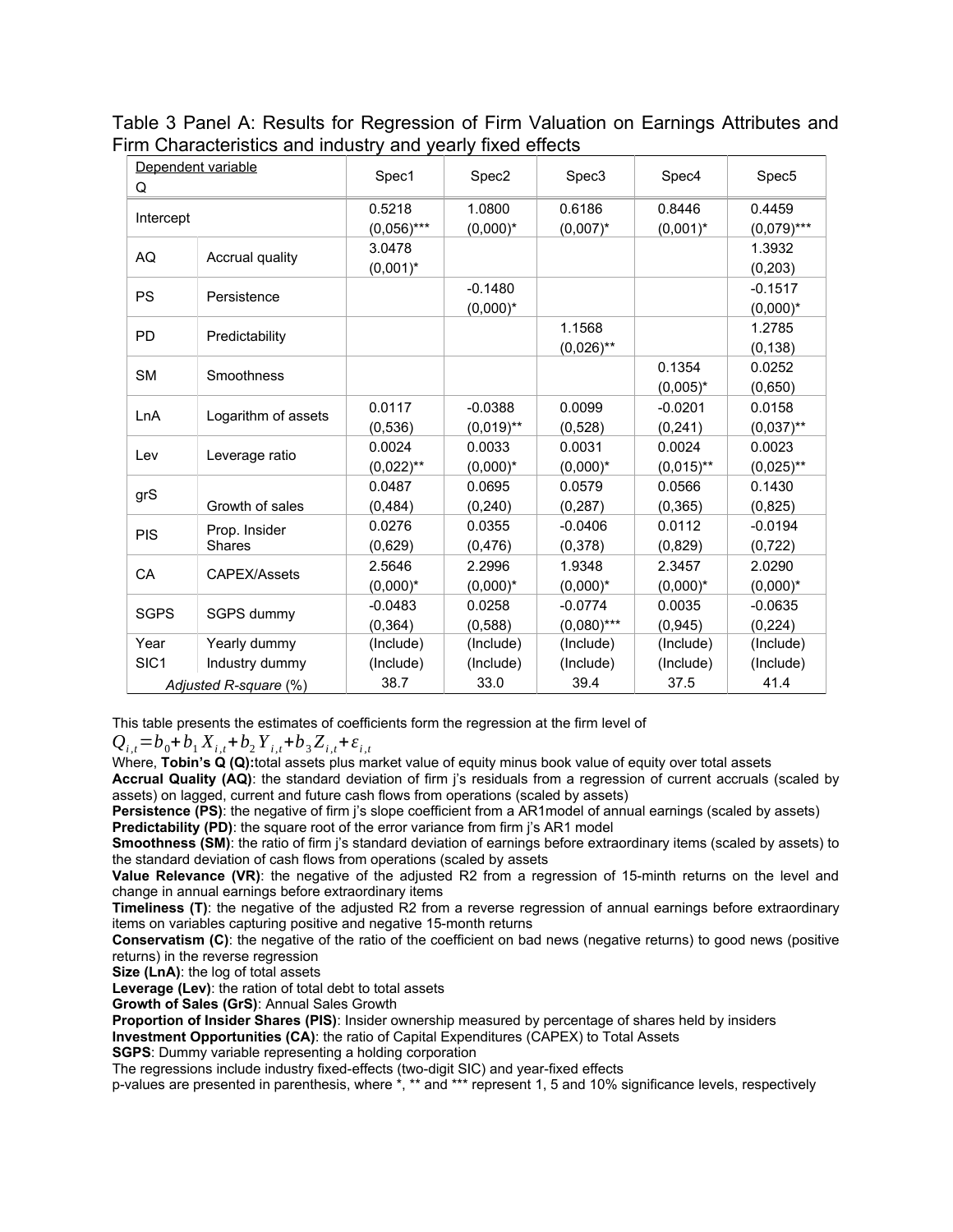Table 3, Panel B: Results for Regression of Firm Valuation on Earnings Attributes and Firm Characteristics and industry and yearly fixed effects

| Q                | Dependent variable    | Spec6        | Spec7       | Spec8       | Spec9        | Spec10      |
|------------------|-----------------------|--------------|-------------|-------------|--------------|-------------|
|                  |                       | 0.8467       | 0.8654      | 0.8690      | 0.8485       | 0.3469      |
| Intercept        |                       | $(0,003)^*$  | $(0,002)^*$ | $(0,002)^*$ | $(0,003)^*$  | (0, 241)    |
| AQ               | Accrual quality       |              |             |             |              | 1.6794      |
|                  |                       |              |             |             |              | (0, 179)    |
| <b>PS</b>        | Persistence           |              |             |             |              | $-1.5418$   |
|                  |                       |              |             |             |              | $(0,000)^*$ |
| PD               | Predictability        |              |             |             |              | 0.8209      |
|                  |                       |              |             |             |              | (0,406)     |
| <b>SM</b>        | Smoothness            |              |             |             |              | 0.0564      |
|                  |                       |              |             |             |              | (0, 358)    |
| T                | Timeliness            | $-0.0103$    |             |             | $-0.0363$    | $-0.0091$   |
|                  |                       | (0, 857)     |             |             | (0, 557)     | (0,882)     |
| C                | Conservatism          |              | 0.0000      |             | 0.0000       | 0.0000      |
|                  |                       |              | (0, 813)    |             | (0, 848)     | (0,779)     |
| <b>VR</b>        | Value relevance       |              |             | 0.0267      | 0.0597       | 0.0773      |
|                  |                       |              |             | (0,660)     | (0, 363)     | (0, 231)    |
| LnA              | Logarithm of assets   | $-0.0085$    | $-0.0081$   | $-0.0094$   | $-0.0082$    | 0.0241      |
|                  |                       | (0,650)      | (0,662)     | (0,617)     | (0,669)      | (0, 218)    |
| Lev              | Leverage ratio        | 0.0036       | 0.0035      | 0.0036      | 0.0034       | 0.0024      |
|                  |                       | $(0,000)^*$  | $(0,001)^*$ | $(0,000)^*$ | $(0,001)^*$  | $(0,003)^*$ |
| grS              |                       | 0.0575       | 0.0504      | 0.0584      | 0.0516       | 0.0009      |
|                  | Growth of sales       | (0, 399)     | (0, 465)    | (0, 392)    | (0, 455)     | (0,989)     |
| <b>PIS</b>       |                       | $-0.0123$    | $-0.0106$   | $-0.0100$   | $-0.0112$    | $-0.0126$   |
|                  | Prop. Insider Shares  | (0,827)      | (0, 853)    | (0, 854)    | (0, 845)     | (0, 832)    |
| CA               | CAPEX/Assets          | 2.2268       | 2.2439      | 2.2334      | 2.2607       | 2.0895      |
|                  |                       | $(0,000)^*$  | $(0,000)^*$ | $(0,000)^*$ | $(0,000)^*$  | $(0,000)^*$ |
| <b>SGPS</b>      | SGPS dummy            | $-0.0430$    | $-0.0521$   | $-0.0400$   | $-0.0453$    | $-0.0948$   |
|                  |                       | $(0,043)$ ** | (0, 350)    | (0, 431)    | $(0,032)$ ** | (0, 101)    |
| Year             | Yearly dummy          | (Include)    | (Include)   | (Include)   | (Include)    | (Include)   |
| SIC <sub>1</sub> | Industry dummy        | (Include)    | (Include)   | (Include)   | (Include)    | (Include)   |
|                  | Adjusted R-square (%) | 36.0         | 36.0        | 36.0        | 36.5         | 41.6        |

This table presents the estimates of coefficients form the regression at the firm level of

 $Q_{i,t} = b_0 + b_1 X_{i,t} + b_2 Y_{i,t} + b_3 Z_{i,t} + \varepsilon_{i,t}$ 

**Tobin's Q (Q):**total assets plus market value of equity minus book value of equity over total assets

**Accrual Quality (AQ)**: the standard deviation of firm j's residuals from a regression of current accruals (scaled by assets) on lagged, current and future cash flows from operations (scaled by assets)

**Persistence (PS)**: the negative of firm *i*'s slope coefficient from a AR1model of annual earnings (scaled by assets) **Predictability (PD)**: the square root of the error variance from firm i's AR1 model

**Smoothness (SM)**: the ratio of firm j's standard deviation of earnings before extraordinary items (scaled by assets) to the standard deviation of cash flows from operations (scaled by assets

**Value Relevance (VR)**: the negative of the adjusted R2 from a regression of 15-minth returns on the level and change in annual earnings before extraordinary items

**Timeliness (T)**: the negative of the adjusted R2 from a reverse regression of annual earnings before extraordinary items on variables capturing positive and negative 15-month returns

**Conservatism (C)**: the negative of the ratio of the coefficient on bad news (negative returns) to good news (positive returns) in the reverse regression

**Size (LnA)**: the log of total assets

**Leverage (Lev)**: the ration of total debt to total assets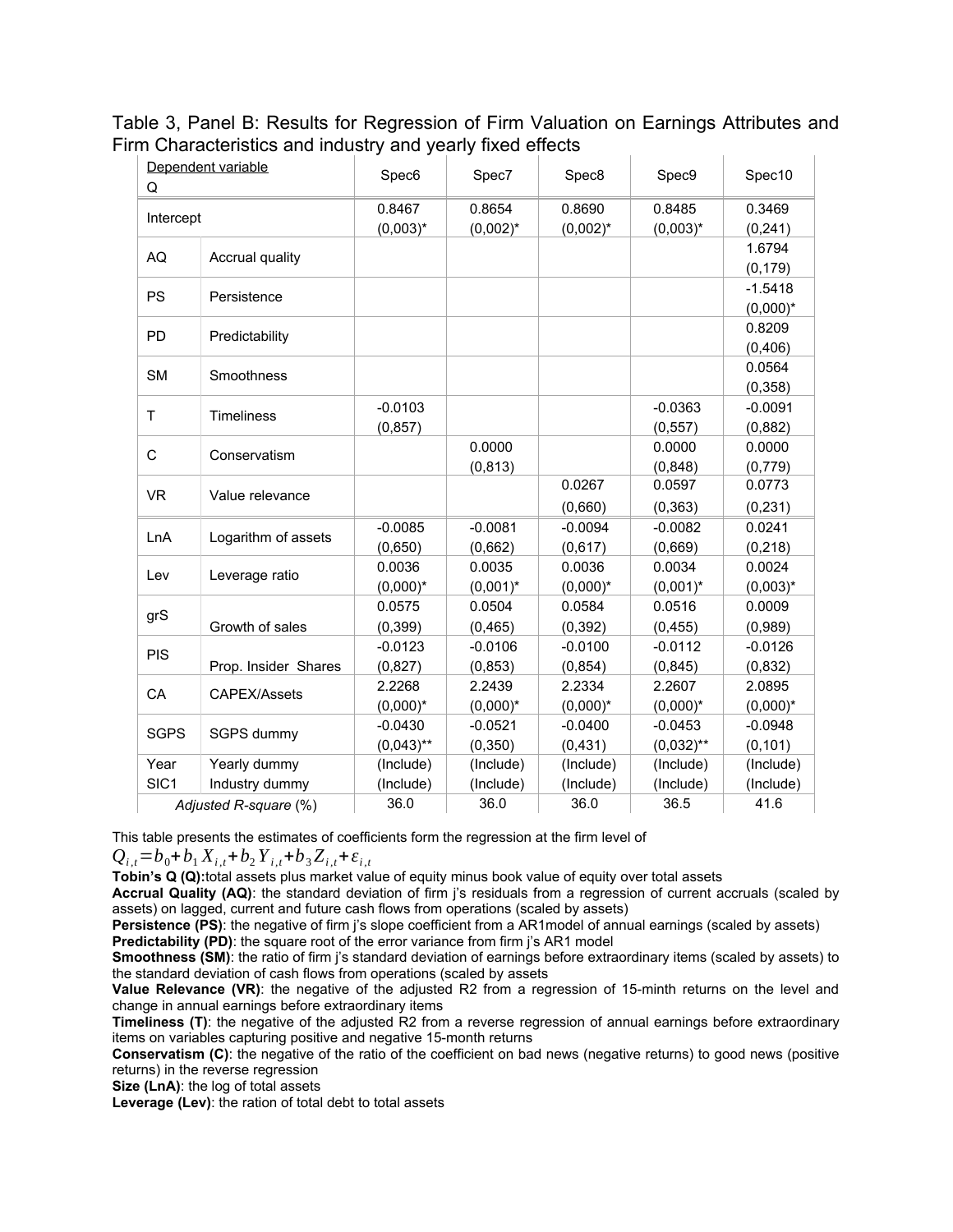**Growth of Sales (GrS)**: Annual Sales Growth

**Proportion of Insider Shares (PIS)**: Insider ownership measured by percentage of shares held by insiders **Investment Opportunities (CA)**: the ratio of Capital Expenditures (CAPEX) to Total Assets **SGPS**: Dummy variable representing a holding corporation

The regressions include industry fixed-effects (two-digit SIC) and year-fixed effects

p-values are presented in parenthesis, where \*, \*\* and \*\*\* represent 1, 5 and 10% significance levels, respectively

Table 4, Panel A: Results for Regression of Firm Valuation on Earnings Attributes (organized as deciles) and Firm Characteristics and industry and yearly fixed effects Panel A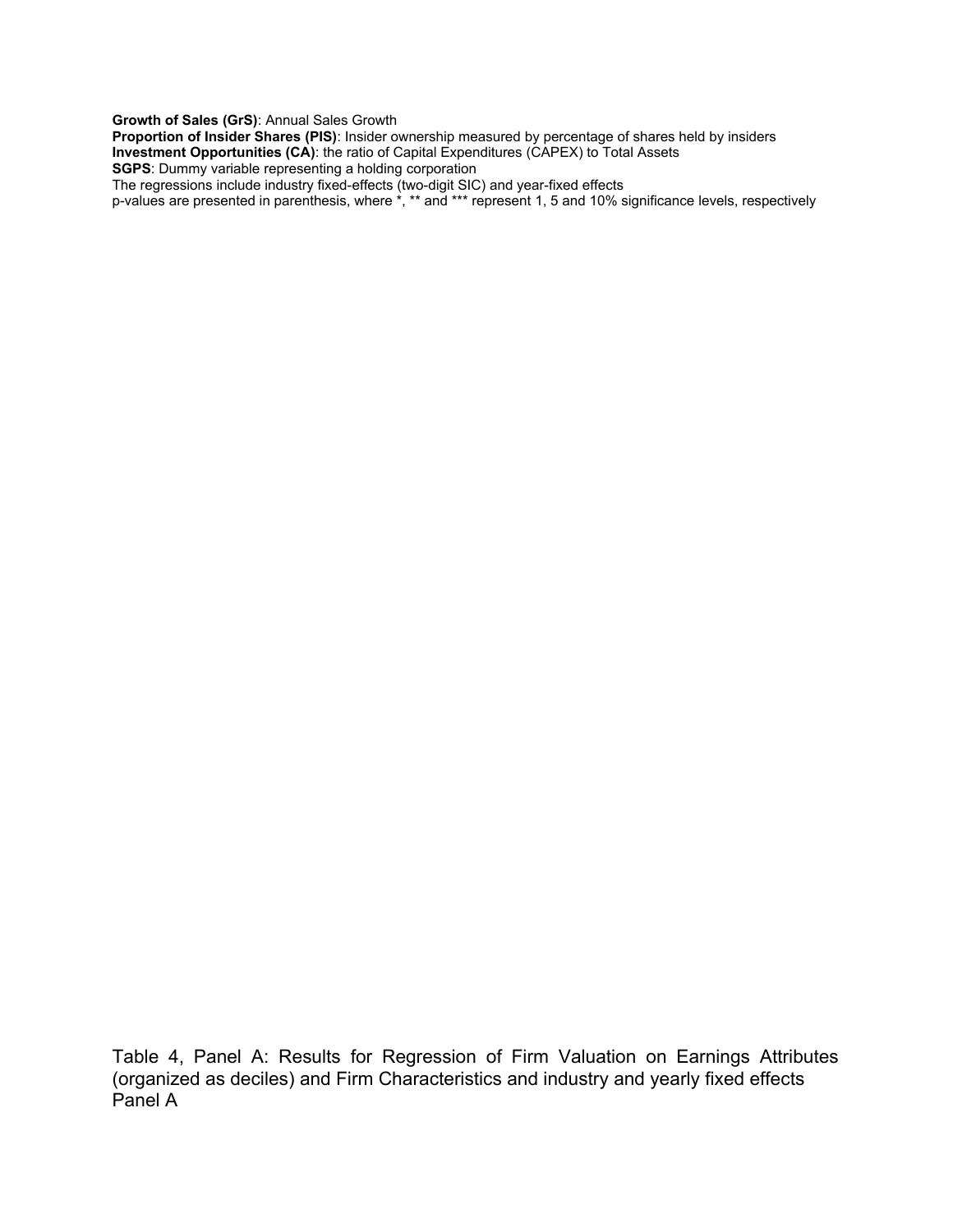| Dependent variable        |                       | Spec1                 | Spec2                     | Spec3                 | Spec4                  | Spec5                    |
|---------------------------|-----------------------|-----------------------|---------------------------|-----------------------|------------------------|--------------------------|
| Q (attributes as deciles) |                       |                       |                           |                       |                        |                          |
| Intercept                 |                       | 0.6892                | 1.3113                    | 0.9981                | 0.9799                 | 0.9605                   |
|                           |                       | $(0,010)^*$           | $(0,000)^*$               | $(0,000)^*$           | $(0,000)^*$            | $(0,000)^*$              |
| AQ                        | Accrual quality       | 0.0188<br>$(0,006)^*$ |                           |                       |                        | 0.0167<br>$(0,026)$ **   |
| <b>PS</b>                 | Persistence           |                       | $-0.0187$<br>$(0,000)^*$  |                       |                        | $-0.0204$<br>$(0,000)^*$ |
| PD                        | Predictability        |                       |                           | 0.0088<br>(0, 156)    |                        | $-0.0040$<br>(0,675)     |
| <b>SM</b>                 | Smoothness            |                       |                           |                       | 0.0106<br>$(0,040)$ ** | 0.0069<br>(0, 316)       |
| LnA                       | Logarithm of assets   | $-0.0011$<br>(0, 952) | $-0.0401$<br>$(0,016)$ ** | $-0.0254$<br>(0, 143) | $-0.0265$<br>(0, 121)  | $-0.0130$<br>(0, 495)    |
| Lev                       | Leverage ratio        | 0.0027<br>$(0,010)^*$ | 0.0031<br>$(0,001)^*$     | 0.0026<br>$(0,009)^*$ | 0.0025<br>$(0,011)$ ** | 0.0028<br>$(0,008)^*$    |
| grS                       | Growth of sales       | 0.0460<br>(0, 510)    | 0.0706<br>(0, 232)        | 0.0706<br>(0, 239)    | 0.0798<br>(0, 187)     | 0.0400<br>(0, 563)       |
| <b>PIS</b>                | Prop. Insider Shares  | 0.0140<br>(0, 807)    | 0.0309<br>(0, 538)        | 0.0065<br>(0, 897)    | 0.0096<br>(0, 853)     | 0.0290<br>(0,609)        |
| CA                        | CAPEX/Assets          | 2.5726<br>$(0,000)^*$ | 2.3939<br>$(0,000)^*$     | 2.4987<br>$(0,000)^*$ | 2.4642<br>$(0,000)^*$  | 2.4376<br>$(0,000)^*$    |
| <b>SGPS</b>               | SGPS dummy            | $-0.0275$<br>(0,604)  | 0.0145<br>(0, 759)        | 0.0177<br>(0,711)     | 0.0138<br>(0,774)      | $-0.0307$<br>(0, 557)    |
| Year                      | Yearly dummy          | (Include)             | (Include)                 | (Include)             | (Include)              | (Include)                |
| SIC <sub>1</sub>          | Industry dummy        | (Include)             | (Include)                 | (Include)             | (Include)              | (Include)                |
|                           | Adjusted R-square (%) | 38.1                  | 39.1                      | 37.8                  | 36.9                   | 40.3                     |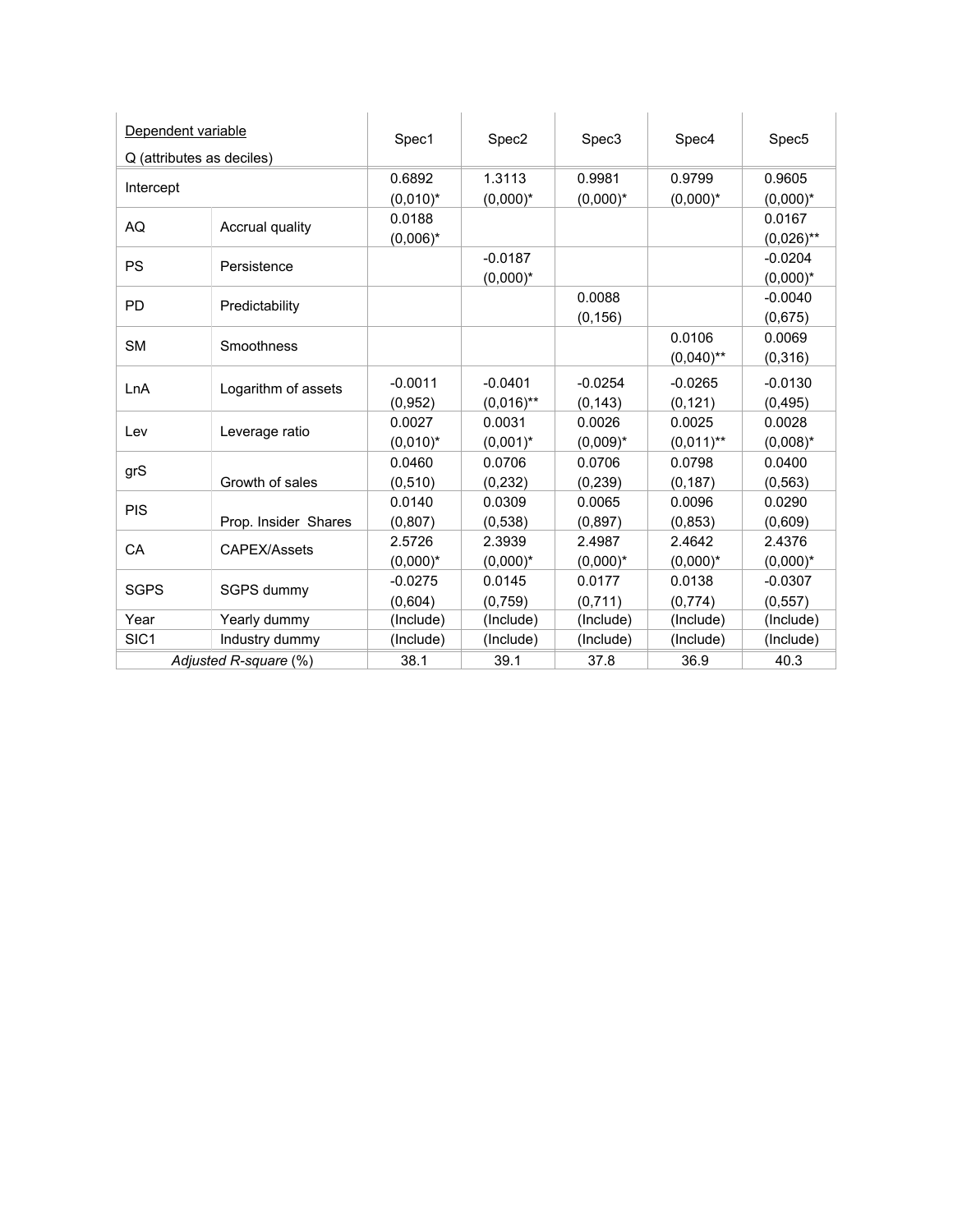This table presents the estimates of coefficients form the regression at the firm level of

 $Q_{i,t} = b_0 + b_1 X_{i,t} + b_2 Y_{i,t} + b_3 Z_{i,t} + \varepsilon_{i,t}$ 

**Tobin's Q (Q):**total assets plus market value of equity minus book value of equity over total assets

**Accrual Quality (AQ)**: the standard deviation of firm j's residuals from a regression of current accruals (scaled by assets) on lagged, current and future cash flows from operations (scaled by assets)

**Persistence (PS)**: the negative of firm *i*'s slope coefficient from a AR1model of annual earnings (scaled by assets) **Predictability (PD)**: the square root of the error variance from firm i's AR1 model

**Smoothness (SM)**: the ratio of firm j's standard deviation of earnings before extraordinary items (scaled by assets) to the standard deviation of cash flows from operations (scaled by assets

**Value Relevance (VR)**: the negative of the adjusted R2 from a regression of 15-minth returns on the level and change in annual earnings before extraordinary items

**Timeliness (T)**: the negative of the adjusted R2 from a reverse regression of annual earnings before extraordinary items on variables capturing positive and negative 15-month returns

**Conservatism (C)**: the negative of the ratio of the coefficient on bad news (negative returns) to good news (positive returns) in the reverse regression

**Size (LnA)**: the log of total assets;**Leverage (Lev)**: the ration of total debt to total assets;**Growth of Sales (GrS)**: Annual Sales Growth;**Proportion of Insider Shares (PIS)**: Insider ownership measured by percentage of shares held by insiders; **Investment Opportunities (CA)**: the ratio of Capital Expenditures (CAPEX) to Total Assets **SGPS**: Dummy variable representing a holding corporation

The regressions include industry fixed-effects (two-digit SIC) and year-fixed effects

p-values are presented in parenthesis, where \*, \*\* and \*\*\* represent 1, 5 and 10% significance levels, respectively Table 4, Panel B: Results for Regression of Firm Valuation on Earnings Attributes (organized as deciles) and Firm Characteristics and industry and yearly fixed effects

|                  | Dependent variable        | Spec6       | Spec7       | Spec8       | Spec9       | Spec10       |
|------------------|---------------------------|-------------|-------------|-------------|-------------|--------------|
|                  | Q (attributes as deciles) |             |             |             |             |              |
| Intercept        |                           | 0.7088      | 0.8613      | 0.8651      | 0.8513      | 0.7516       |
|                  |                           | $(0,001)^*$ | $(0,002)^*$ | $(0,001)^*$ | $(0,002)^*$ | $(0,016)$ ** |
| AQ               | Accrual quality           |             |             |             |             | 0.0183       |
|                  |                           |             |             |             |             | $(0,025)$ ** |
| PS               | Persistence               |             |             |             |             | $-0.0205$    |
|                  |                           |             |             |             |             | $(0,001)^*$  |
| PD               | Predictability            |             |             |             |             | $-0.0023$    |
|                  |                           |             |             |             |             | (0,824)      |
| <b>SM</b>        | Smoothness                |             |             |             |             | 0.0078       |
|                  |                           |             |             |             |             | (0, 304)     |
| $\top$           | <b>Timeliness</b>         | $-0.0010$   |             |             | $-0.0029$   | $-0.0019$    |
|                  |                           | (0, 848)    |             |             | (0, 581)    | (0, 729)     |
| $\mathsf C$      | Conservatism              |             | $-0.0009$   |             | $-0.0013$   | $-0.0032$    |
|                  |                           |             | (0, 859)    |             | (0,798)     | (0,527)      |
| <b>VR</b>        | Value                     |             |             | 0.0022      | 0.0047      | 0.0059       |
|                  | relevance                 |             |             | (0,656)     | (0, 369)    | (0, 276)     |
| LnA              | Logarithm of              | $-0.0090$   | $-0.0075$   | $-0.0099$   | $-0.0078$   | $-0.0023$    |
|                  | assets                    | (0,635)     | (0,697)     | (0,602)     | (0,689)     | (0, 913)     |
|                  |                           | 0.0034      | 0.0033      | 0.0034      | 0.0030      | 0.0026       |
| Lev              | Leverage ratio            | $(0,001)^*$ | $(0,002)^*$ | $(0,001)^*$ | $(0,003)^*$ | $(0,021)$ ** |
|                  | Growth of                 | 0.0538      | 0.0479      | 0.0548      | 0.0507      | 0.0224       |
| grS              | sales                     | (0, 435)    | (0, 489)    | (0, 427)    | (0, 465)    | (0, 757)     |
| <b>PIS</b>       | Prop. Insider             | $-0.0172$   | $-0.0170$   | $-0.0157$   | $-0.0183$   | 0.0389       |
|                  | <b>Shares</b>             | (0, 763)    | (0,768)     | (0, 783)    | (0, 752)    | (0, 528)     |
| CA               | CAPEX/Assets              | 2.1925      | 2.2114      | 2.2016      | 2.2262      | 2.4617       |
|                  |                           | $(0,000)^*$ | $(0,000)^*$ | $(0,000)^*$ | $(0,000)^*$ | $(0,000)^*$  |
| <b>SGPS</b>      | SGPS dummy                | $-0.0442$   | $-0.0493$   | $-0.0439$   | $-0.0508$   | $-0.0497$    |
|                  |                           | (0, 424)    | (0, 376)    | (0,426)     | (0, 363)    | (0, 381)     |
| Year             | Yearly dummy              | (Include)   | (Include)   | (Include)   | (Include)   | (Include)    |
| SIC <sub>1</sub> | Industry<br>dummy         | (Include)   | (Include)   | (Include)   | (Include)   | (Include)    |
|                  | Adjusted R-square (%)     | 35.8        | 36.2        | 35.8        | 36.4        | 40.3         |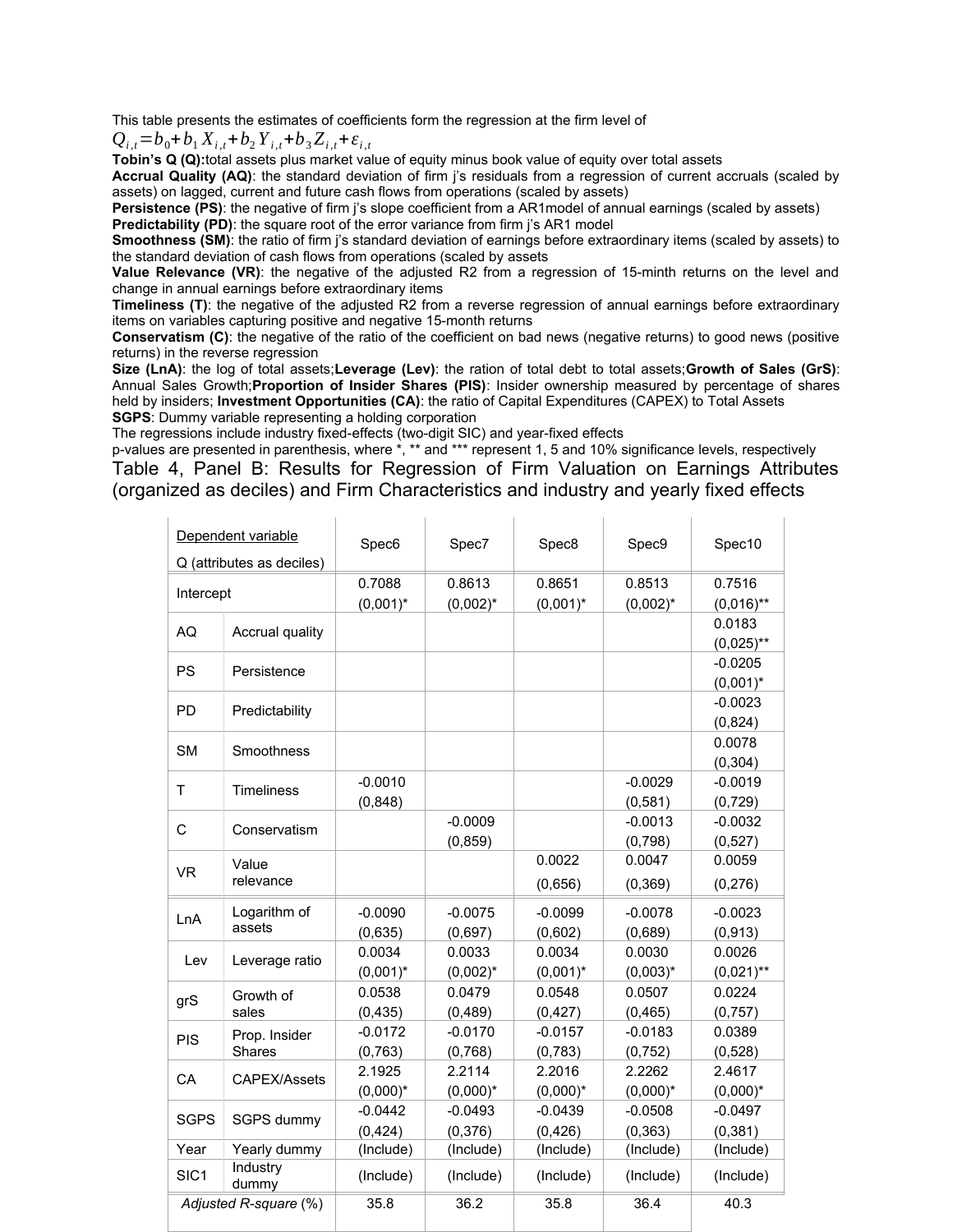This table presents the estimates of coefficients form the regression at the firm level of

 $Q_{i,t} = b_0 + b_1 X_{i,t} + b_2 Y_{i,t} + b_3 Z_{i,t} + \varepsilon_{i,t}$ 

**Tobin's Q (Q):**total assets plus market value of equity minus book value of equity over total assets

**Accrual Quality (AQ)**: the standard deviation of firm j's residuals from a regression of current accruals (scaled by assets) on lagged, current and future cash flows from operations (scaled by assets)

**Persistence (PS)**: the negative of firm *i*'s slope coefficient from a AR1model of annual earnings (scaled by assets) **Predictability (PD)**: the square root of the error variance from firm j's AR1 model

**Smoothness (SM)**: the ratio of firm j's standard deviation of earnings before extraordinary items (scaled by assets) to the standard deviation of cash flows from operations (scaled by assets

**Value Relevance (VR)**: the negative of the adjusted R2 from a regression of 15-minth returns on the level and change in annual earnings before extraordinary items

**Timeliness (T)**: the negative of the adjusted R2 from a reverse regression of annual earnings before extraordinary items on variables capturing positive and negative 15-month returns

**Conservatism (C)**: the negative of the ratio of the coefficient on bad news (negative returns) to good news (positive returns) in the reverse regression

**Size (LnA)**: the log of total assets

**Leverage (Lev)**: the ration of total debt to total assets

**Growth of Sales (GrS)**: Annual Sales Growth

**Proportion of Insider Shares (PIS)**: Insider ownership measured by percentage of shares held by insiders

**Investment Opportunities (CA)**: the ratio of Capital Expenditures (CAPEX) to Total Assets

**SGPS**: Dummy variable representing a holding corporation

The regressions include industry fixed-effects (two-digit SIC) and year-fixed effects

p-values are presented in parenthesis, where \*, \*\* and \*\*\* represent 1, 5 and 10% significance levels, respectively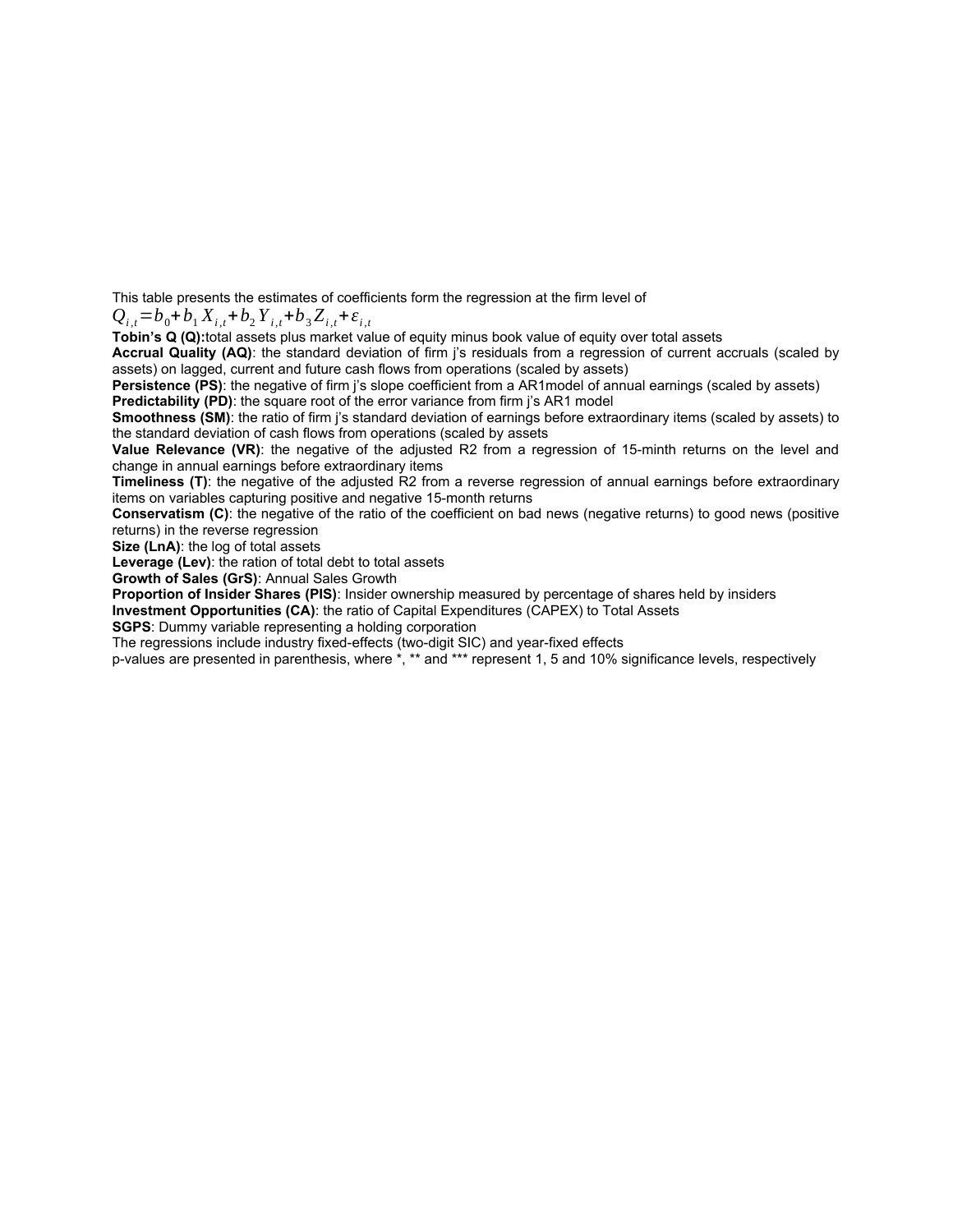Table 5, Panel A: Results for Regression of Accounting Firm Perfomance on Earnings Attributes (organized as deciles) and Firm Characteristics and industry and yearly fixed effects  $\overline{1}$  $\mathbf{r}$ 

| EA               | Dependent variable             | Spec1                      | Spec <sub>2</sub>        | Spec3                    | Spec4                    | Spec <sub>5</sub>        |
|------------------|--------------------------------|----------------------------|--------------------------|--------------------------|--------------------------|--------------------------|
| Intercept        |                                | $-0.0796$<br>$(0,053)$ *** | $-0.0321$<br>(0,605)     | $-0.0563$<br>(0, 132)    | $-0.0260$<br>(0,689)     | $-0.1078$<br>$(0,004)^*$ |
| AQ               | Accrual quality                | $-0.4180$<br>$(0,004)^*$   |                          |                          |                          | $-0.1912$<br>(0, 257)    |
| <b>PS</b>        | Persistence                    |                            | 0.0114<br>(0, 244)       |                          |                          | 0.0042<br>(0, 452)       |
| <b>PD</b>        | Predictability                 |                            |                          | $-0.2581$<br>$(0,004)^*$ |                          | 0.1304<br>(0, 325)       |
| <b>SM</b>        | Smoothness                     |                            |                          |                          | 0.0073<br>(0, 572)       | $-0.0098$<br>(0, 250)    |
| LnA              | Logarithm of assets            | 0.0130<br>$(0.000)^*$      | 0.0095<br>$(0,032)$ **   | 0.0121<br>$(0,000)^*$    | 0.0081<br>$(0,076)$ ***  | 0.0154<br>$(0,000)^*$    |
| Lev              | Leverage ratio                 | $-0.0009$<br>$(0,000)^*$   | $-0.0012$<br>$(0,000)^*$ | $-0.0009$<br>$(0,000)^*$ | $-0.0014$<br>$(0,000)^*$ | $-0.0010$<br>$(0,000)^*$ |
| grS              | Growth of sales                | 0.0590<br>$(0,000)^*$      | 0.0740<br>$(0,000)^*$    | 0.0475<br>$(0,000)^*$    | 0.0874<br>$(0,000)^*$    | 0.0554<br>$(0,000)^*$    |
| <b>PIS</b>       | Prop. Insider<br><b>Shares</b> | $-0.0007$<br>(0.933)       | 0.0167<br>(0, 215)       | $-0.0004$<br>(0.960)     | 0.0132<br>(0, 343)       | $-0.0052$<br>(0.530)     |
| CA               | CAPEX/Assets                   | 0.0867<br>(0, 202)         | 0.1135<br>(0, 297)       | 0.0759<br>(0, 234)       | 0.1006<br>(0, 362)       | 0.0570<br>(0, 362)       |
| <b>SGPS</b>      | SGPS dummy                     | 0.0047<br>(0, 572)         | 0.0089<br>(0, 487)       | 0.0054<br>(0, 473)       | 0.0155<br>(0, 251)       | 0.0067<br>(0,404)        |
| Year             | Yearly dummy                   | (Include)                  | (Include)                | (Include)                | (Include)                | (Include)                |
| SIC <sub>1</sub> | Industry dummy                 | (Include)                  | (Include)                | (Include)                | (Include)                | (Include)                |
|                  | Adjusted R-square (%)          | 44.3                       | 23.0                     | 40.2                     | 24.1                     | 47.7                     |

This table presents the estimates of coefficients form the regression at the firm level of  $Q_{i,t} = b_0 + b_1 X_{i,t} + b_2 Y_{i,t} + b_3 Z_{i,t} + \varepsilon_{i,t}$ 

Corporate Performance (EA): ratio of Net income before extraordinary items scaled by total assets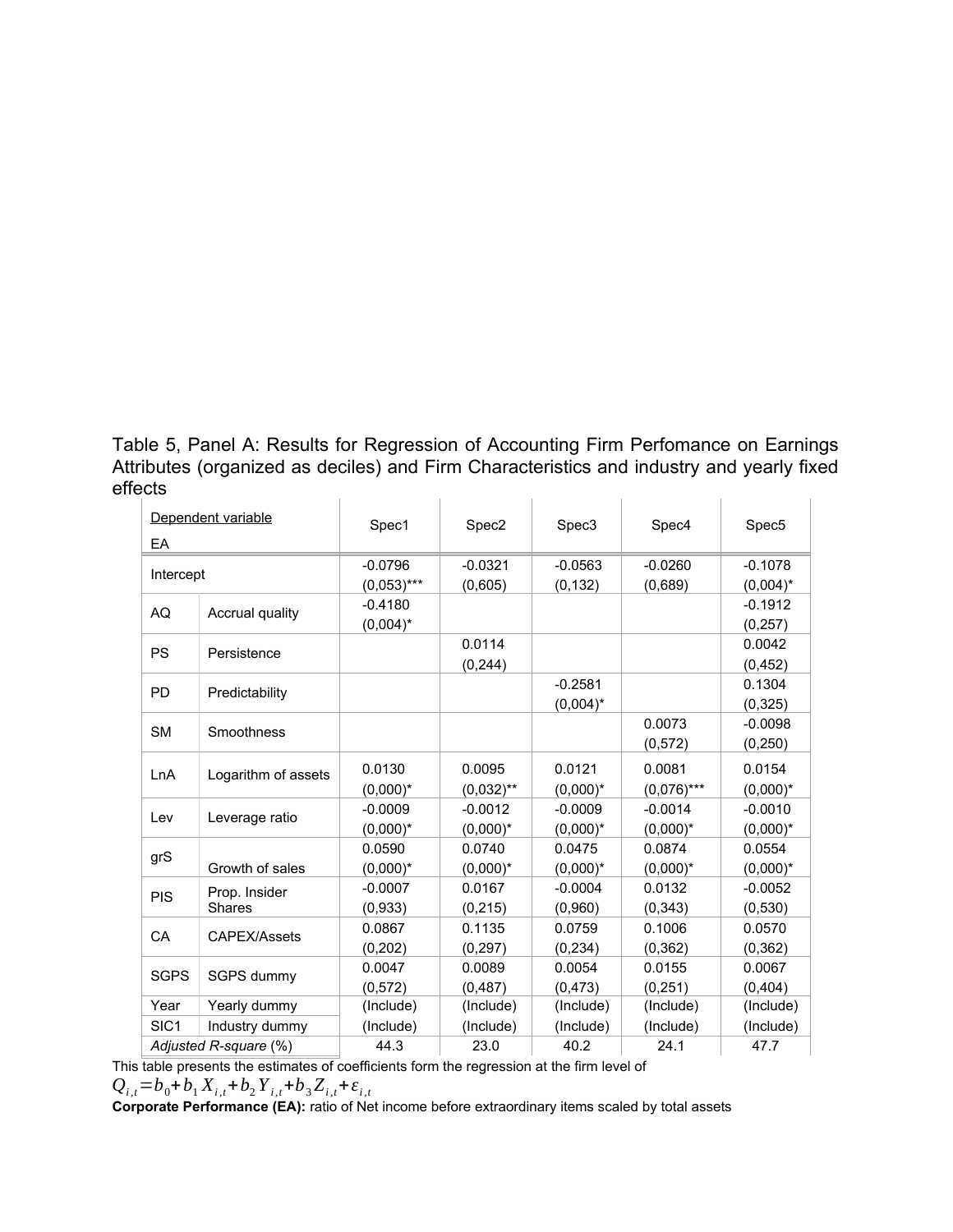**Accrual Quality (AQ)**: the standard deviation of firm j's residuals from a regression of current accruals (scaled by assets) on lagged, current and future cash flows from operations (scaled by assets)

**Persistence (PS)**: the negative of firm i's slope coefficient from a AR1model of annual earnings (scaled by assets) **Predictability (PD)**: the square root of the error variance from firm i's AR1 model

**Smoothness (SM)**: the ratio of firm j's standard deviation of earnings before extraordinary items (scaled by assets) to the standard deviation of cash flows from operations (scaled by assets

**Value Relevance (VR)**: the negative of the adjusted R2 from a regression of 15-minth returns on the level and change in annual earnings before extraordinary items

**Timeliness (T)**: the negative of the adjusted R2 from a reverse regression of annual earnings before extraordinary items on variables capturing positive and negative 15-month returns

**Conservatism (C)**: the negative of the ratio of the coefficient on bad news (negative returns) to good news (positive returns) in the reverse regression

**Size (LnA)**: the log of total assets; **Leverage (Lev)**: the ration of total debt to total assets; **Growth of Sales (GrS)**: Annual Sales Growth; **Proportion of Insider Shares (PIS)**: Insider ownership measured by percentage of shares held by insiders; **Investment Opportunities (CA)**: the ratio of Capital Expenditures (CAPEX) to Total Assets; **SGPS**: Dummy variable representing a holding corporation

The regressions include industry fixed-effects (two-digit SIC) and year-fixed effects

p-values are presented in parenthesis, where \*, \*\* and \*\*\* represent 1, 5 and 10% significance levels, respectively Table 5, Panel B: Results for Regression of Accounting Firm Perfomance on Earnings Attributes (organized as deciles) and Firm Characteristics and industry and yearly fixed effects

| EA          | Dependent variable             | Spec6                     | Spec7                    | Spec8                    | Spec9                    | Spec10                    |
|-------------|--------------------------------|---------------------------|--------------------------|--------------------------|--------------------------|---------------------------|
| Intercept   |                                | $-0.0702$<br>(0, 386)     | $-0.0196$<br>(0, 807)    | $-0.0356$<br>(0,654)     | $-0.0561$<br>(0, 497)    | $-0.1283$<br>$(0.002)^*$  |
| AQ          | Accrual quality                |                           |                          |                          |                          | $-0.5248$<br>$(0.003)^*$  |
| <b>PS</b>   | Persistence                    |                           |                          |                          |                          | $-0.0002$<br>(0.976)      |
| PD          | Predictability                 |                           |                          |                          |                          | 0.4982<br>$(0.000)^*$     |
| <b>SM</b>   | Smoothness                     |                           |                          |                          |                          | $-0.0199$<br>$(0.022)$ ** |
| T.          | Temiliness                     | $-0.0352$<br>$(0,032)$ ** |                          |                          | $-0.0290$<br>(0, 101)    | $-0.0197$<br>$(0.022)$ ** |
| C           | Conservatism                   |                           | 0.0000<br>(0, 331)       |                          | 0.0000<br>(0, 310)       | 0.0001<br>$(0.020)$ **    |
| <b>VR</b>   | Value relevance                |                           |                          | $-0.0139$<br>(0, 427)    | $-0.0081$<br>(0,666)     | 0.0032<br>(0.726)         |
| LnA         | Logarithm of<br>assets         | 0.0080<br>(0, 138)        | 0.0056<br>(0, 309)       | 0.0072<br>(0, 182)       | 0.0067<br>(0, 228)       | 0.0157<br>$(0.000)^*$     |
| Lev         | Leverage ratio                 | $-0.0013$<br>$(0,000)^*$  | $-0.0012$<br>$(0,000)^*$ | $-0.0013$<br>$(0,000)^*$ | $-0.0012$<br>$(0,000)^*$ | $-0.0008$<br>(0.000)      |
| grS         | Growth of sales                | 0.0971<br>$(0,000)^*$     | 0.1005<br>$(0,000)^*$    | 0.0969<br>$(0,000)*$     | 0.0997<br>$(0,000)^*$    | 0.0570<br>$(0.000)*$      |
| <b>PIS</b>  | Prop. Insider<br><b>Shares</b> | 0.0315<br>$(0,050)$ **    | 0.0395<br>$(0,016)$ **   | 0.0337<br>$(0,036)$ **   | 0.0365<br>$(0,026)$ **   | $-0.0043$<br>(0.609)      |
| CA          | CAPEX/Assets                   | 0.1337<br>(0, 287)        | 0.1175<br>(0, 354)       | 0.1317<br>(0, 297)       | 0.1159<br>(0, 360)       | 0.0496<br>(0416)          |
| <b>SGPS</b> | SGPS dummy                     | 0.0179<br>(0, 254)        | 0.0220<br>(0, 169)       | 0.0202<br>(0, 199)       | 0.0206<br>(0, 198)       | 0.0046<br>(0.572)         |
| Year        | Yearly dummy                   | (Include)                 | (Include)                | (Include)                | (Include)                | (Include)                 |